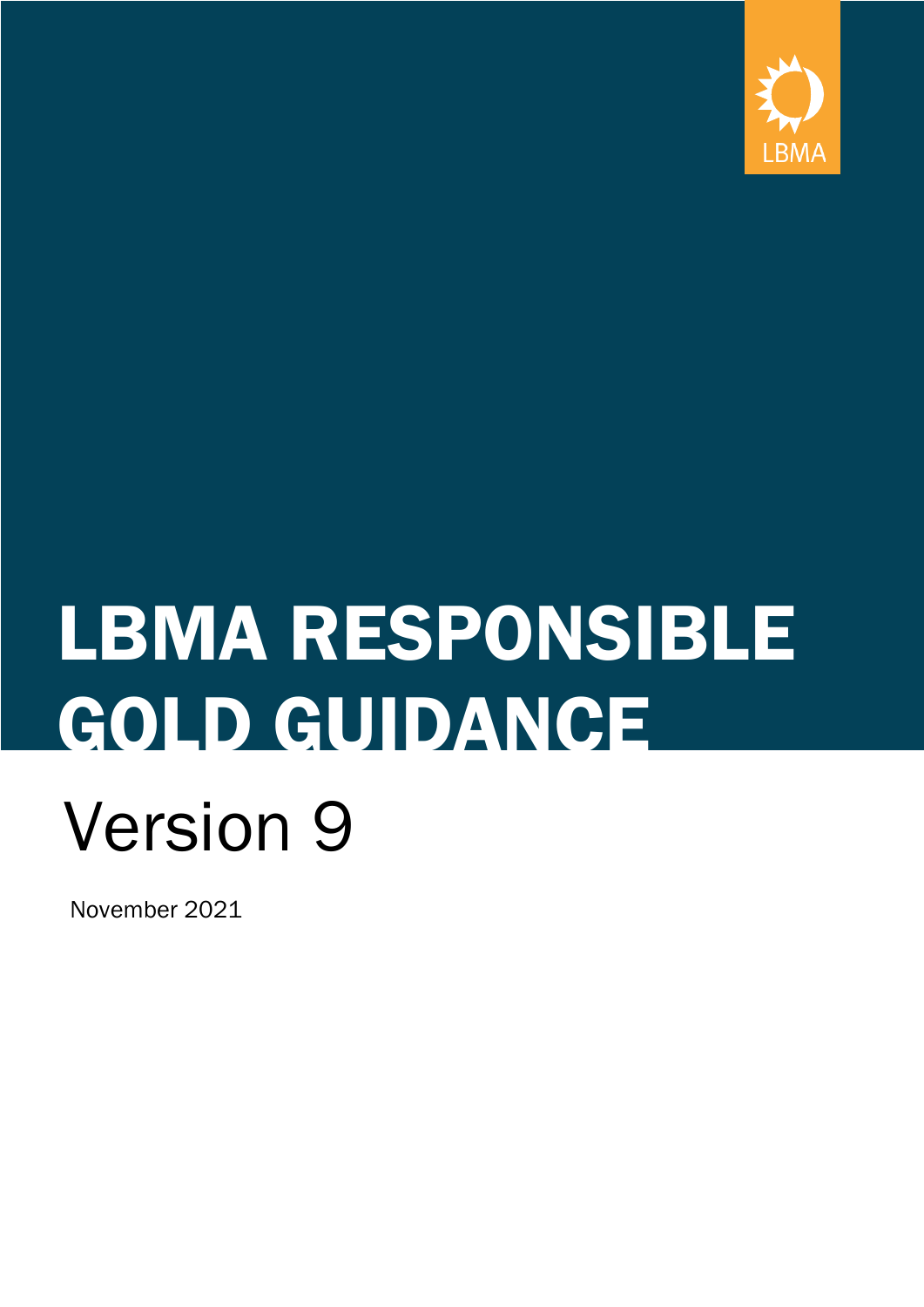

# About LBMA: The Independent Authority for Precious Metals

LBMA is the pre-eminent standard-setting body for the global wholesale market for precious metals.

*Our mission is to ensure the highest levels of leadership, integrity and transparency for the global precious metals industry by setting standards and developing market services.*

LBMA plays a key role on behalf of the global precious metals market to ensure business integrity, by advancing standards, acting as a voice and champion for the market, and developing market solutions.

### Commitment to Responsible Sourcing

LBMA's Responsible Sourcing Programme (the Programme) protects the integrity of the global supply chain for the wholesale precious metals markets. It was set up to consolidate, strengthen and formalise the existing standards of the LBMA Good Delivery Refiners' (Refiners) due diligence practices. LBMA was actively involved in drafting the OECD Due Diligence Guidance[1](#page-1-0) and its Gold Supplement and continues to support the OECD's work in supply chain due diligence and related projects.

Vital to the credibility of the LBMA Programme is its broad scope, which includes measures to combat money laundering, terrorist financing and human rights abuses globally. In addition, the Programme has also been developed to recognise the increasing importance of strong Environmental, Social and Governance (ESG) responsibilities.

### Responsible Sourcing Programme Overview

All LBMA Good Delivery List (GDL) Gold and Silver Refiners (Refiners) are required to implement LBMA's Responsible Sourcing Guidance (the Guidance), which comprises the Responsible Gold Guidance (RGG) and Responsible Silver Guidance (RSG), and obtain annual independent assurance on their publicly available compliance reporting. Failure to appropriately adhere to the Guidance may result in a Refiner being removed from the GDL, following LBMA's robust Incident Review Process (IRP).



#### *Figure 1: Three levels of control*

In addition to the Guidance, LBMA regularly produces supporting toolkits and training materials for both Refiners and approved Assurance Providers to enhance the quality and consistency of the Programme application. Refiners should use the Refiners Toolkit (available on [www.lbma.org.uk\)](http://www.lbma.org.uk/) to implement the

<span id="page-1-0"></span><sup>1</sup> OECD Due Diligence Guidance for Responsible Supply Chains of Minerals from Conflict-Affected and High-Risk Areas, April 2016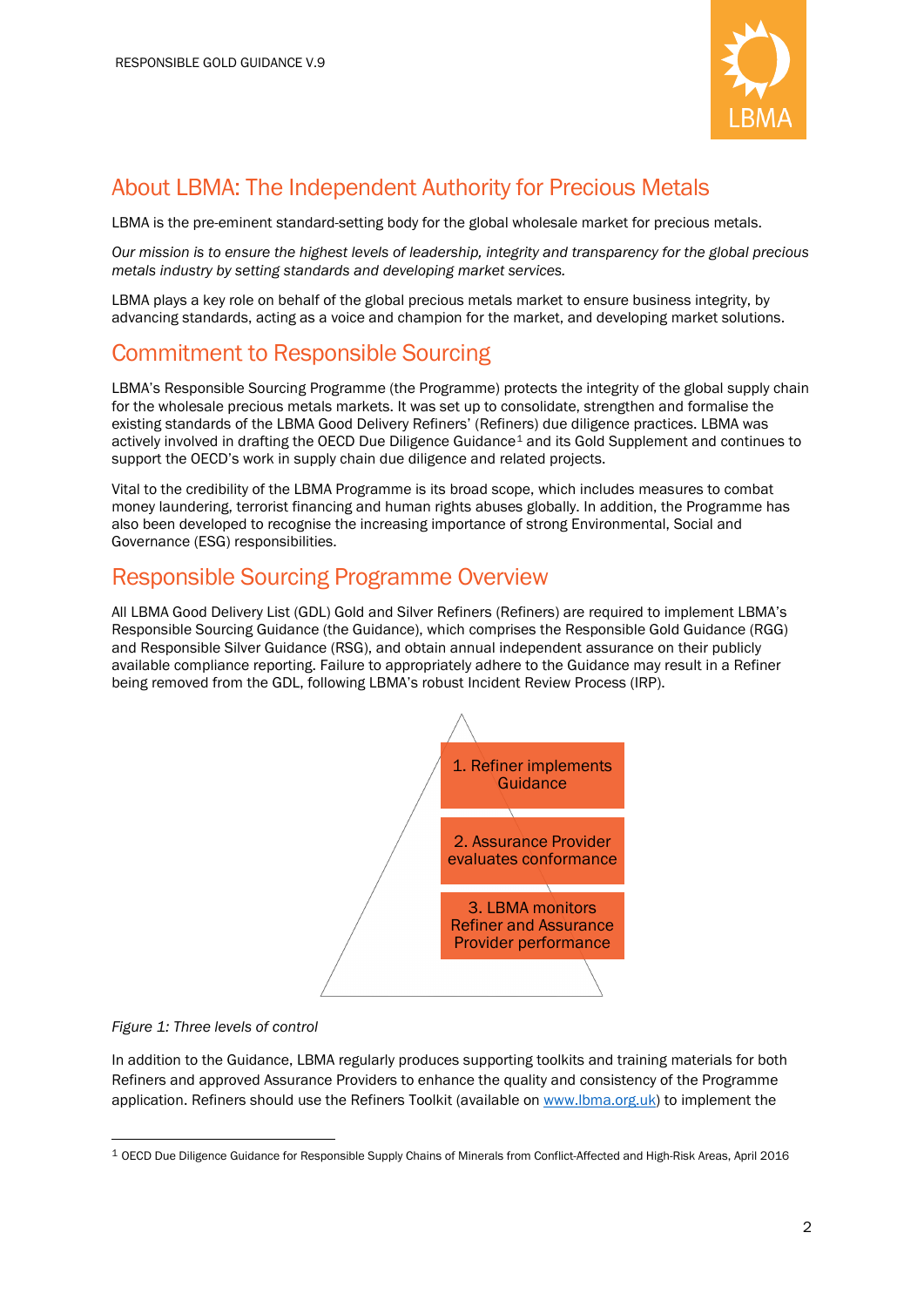

requirements of this Guidance. Refiners will be asked to justify any deviations from the scope of the Toolkit (on a comply or explain basis).

*Figure 2: The Responsible Sourcing Programme*

|           | <b>Refiners</b>                                                                                                                                                                                                                         | <b>Assurance Providers</b>                                                                                                                                                                                            | LBMA                                                                                                                                                                                                                                                                                                                           |
|-----------|-----------------------------------------------------------------------------------------------------------------------------------------------------------------------------------------------------------------------------------------|-----------------------------------------------------------------------------------------------------------------------------------------------------------------------------------------------------------------------|--------------------------------------------------------------------------------------------------------------------------------------------------------------------------------------------------------------------------------------------------------------------------------------------------------------------------------|
| $\bullet$ | <b>Responsible Sourcing</b><br>Guidance:<br><b>Responsible Gold</b><br>Guidance<br><b>Responsible Silver</b><br>Guidance<br>Management<br><b>Implementation Guidance:</b><br><b>Refiners Toolkit</b><br>Disclosure Guidance<br>Document | <b>Third-Party Assurance</b><br>$\bullet$<br>Guidance<br><b>Mandatory Assurance</b><br>$\bullet$<br>Training<br><b>Assurance Providers</b><br>$\bullet$<br><b>Application and Approved</b><br>Assurance Provider List | Country of Origin Data<br>$\bullet$<br>Analysis<br><b>LBMA Assurance Review</b><br>$\bullet$<br><b>Process</b><br><b>LBMA Incident Review</b><br>$\bullet$<br><b>Process</b><br><b>Compliance Panel and</b><br>$\bullet$<br><b>Physical Committee</b><br><b>LBMA Annual Responsible</b><br>$\bullet$<br><b>Sourcing Report</b> |

The Guidance, together with the Responsible Sourcing Third-Party Assurance Guidance (the Assurance Guidance), should be applied in good faith by Refiners and Assurance Providers, and in the spirit of responsible engagement across the Refiners' supply chains. The notion of meaningful, measurable improvement should also underpin the Refiners' practices.

### Continuous Development

The Guidance should be interpreted as a minimum threshold upon which Refiners should build and continually improve their responsible sourcing practices for each of the applicable precious metals. The concept of continuous improvement is an integral component of the LBMA Programme and underpins the spirit of LBMA's five-step framework and responsible business practices.

### About this Document

This document is intended for use by LBMA Good Delivery Refiners.

Non-GDL precious metals or other refineries may also use the Guidance and are encouraged to apply any or all aspects to their operations. All refiners applying to join the LBMA Good Delivery List (GDL) for Gold and/or Silver are required to implement LBMA's Responsible Sourcing Guidance (the Guidance) and obtain annual independent assurance on their publicly available compliance reporting.

### Enquiries and Version History

Enquires may be emailed to: [RGG@lbma.org.uk](mailto:RGG@lbma.org.uk)

LBMA reserves the right to revise the document based on emerging good practice and implementation experience.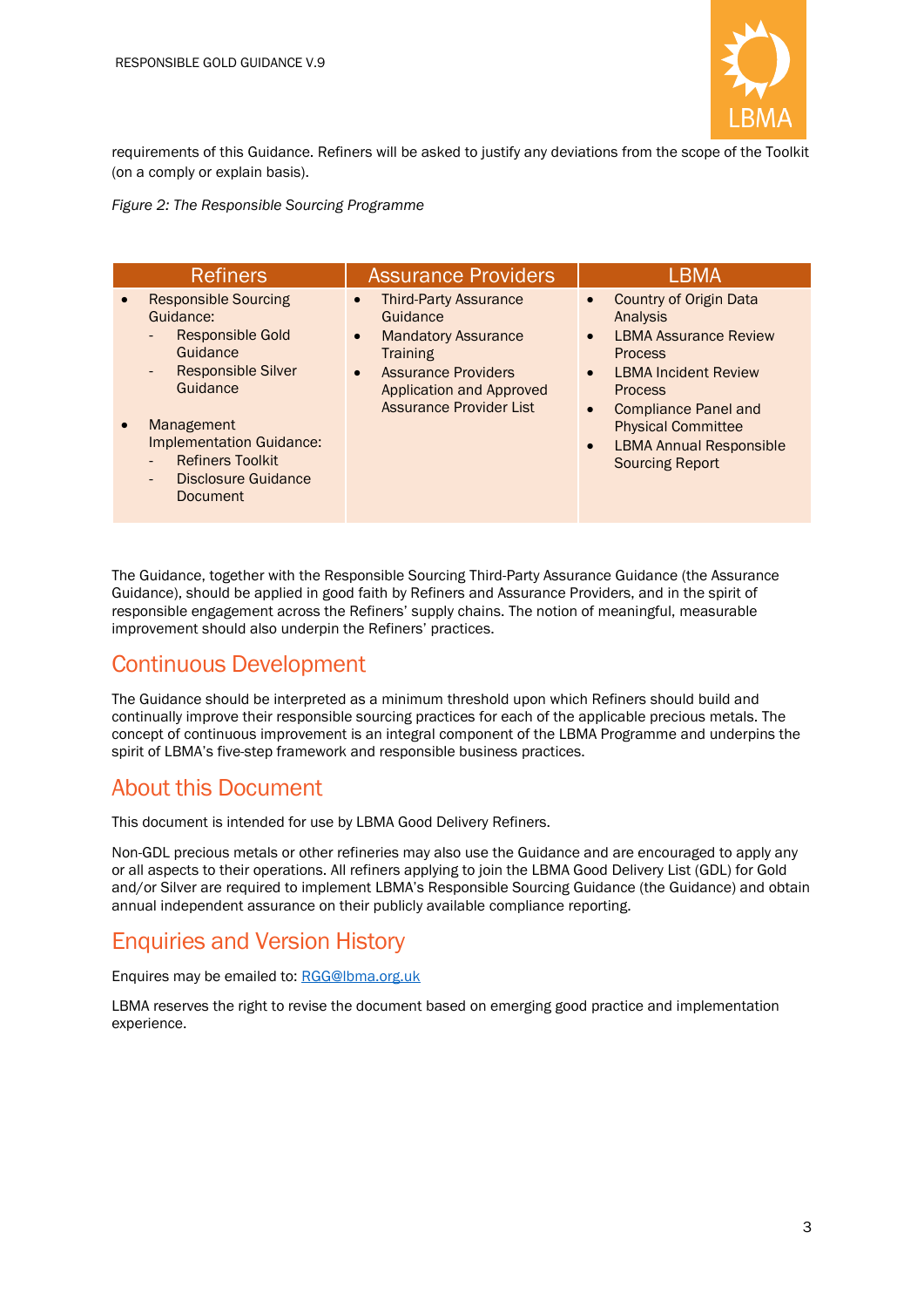

# **Contents**

| <b>Definitions</b>                                                                |                                                                                          | 5  |  |
|-----------------------------------------------------------------------------------|------------------------------------------------------------------------------------------|----|--|
| <b>Acronyms</b>                                                                   |                                                                                          |    |  |
| <b>Introduction</b>                                                               |                                                                                          |    |  |
|                                                                                   | <b>Purpose of the Document</b>                                                           | 11 |  |
|                                                                                   | <b>Five-Step Due Diligence Framework</b>                                                 | 12 |  |
|                                                                                   | <b>Harmonisation of Responsible Sourcing Initiatives</b>                                 | 12 |  |
|                                                                                   | <b>LBMA Programme Governance</b>                                                         | 13 |  |
|                                                                                   | <b>Training and Resources</b>                                                            | 14 |  |
|                                                                                   | <b>Step 1: Establish Strong Company Management Systems</b>                               | 15 |  |
| 1.1                                                                               | Adopt and commit to a policy for gold supply chain due diligence                         | 15 |  |
| 1.2                                                                               | Establish management structures to support supply chain due diligence                    | 17 |  |
| 1.3                                                                               | Establish a gold traceability system                                                     | 19 |  |
| 1.4                                                                               | Strengthen company engagement with gold supplying counterparties                         | 19 |  |
| 1.5                                                                               | Establish a confidential grievance mechanism                                             | 20 |  |
| <b>Step 2: Identify and Assess Supply Chain Risks</b>                             |                                                                                          |    |  |
| 2.1                                                                               | Conduct supply chain due diligence to identify potential risks                           | 21 |  |
| 2.2                                                                               | Classify supply chains based on risk profiles                                            | 25 |  |
| 2.3                                                                               | Undertake Enhanced Due Diligence measures for high-risk supply chains                    | 27 |  |
| Step 3: Design and Implement a Management Strategy to Respond to Identified Risks |                                                                                          |    |  |
| 3.1                                                                               | Devise a risk management strategy for the identified risk                                | 31 |  |
| 3.2                                                                               | Monitor the improvement plan                                                             | 32 |  |
| 3.3                                                                               | <b>Report findings to the Board Committee</b>                                            | 33 |  |
| 3.4                                                                               | Continuously monitor adequacy of risk management strategies                              | 33 |  |
|                                                                                   | Step 4: Obtain Independent Third-Party Assurance on Supply Chain Due Diligence Practices | 34 |  |
| 4.1                                                                               | <b>Assurance requirements</b>                                                            | 34 |  |
|                                                                                   | <b>Step 5: Report Annually on Supply Chain Due Diligence</b>                             |    |  |
| 5.1                                                                               | <b>Reporting requirements</b>                                                            | 37 |  |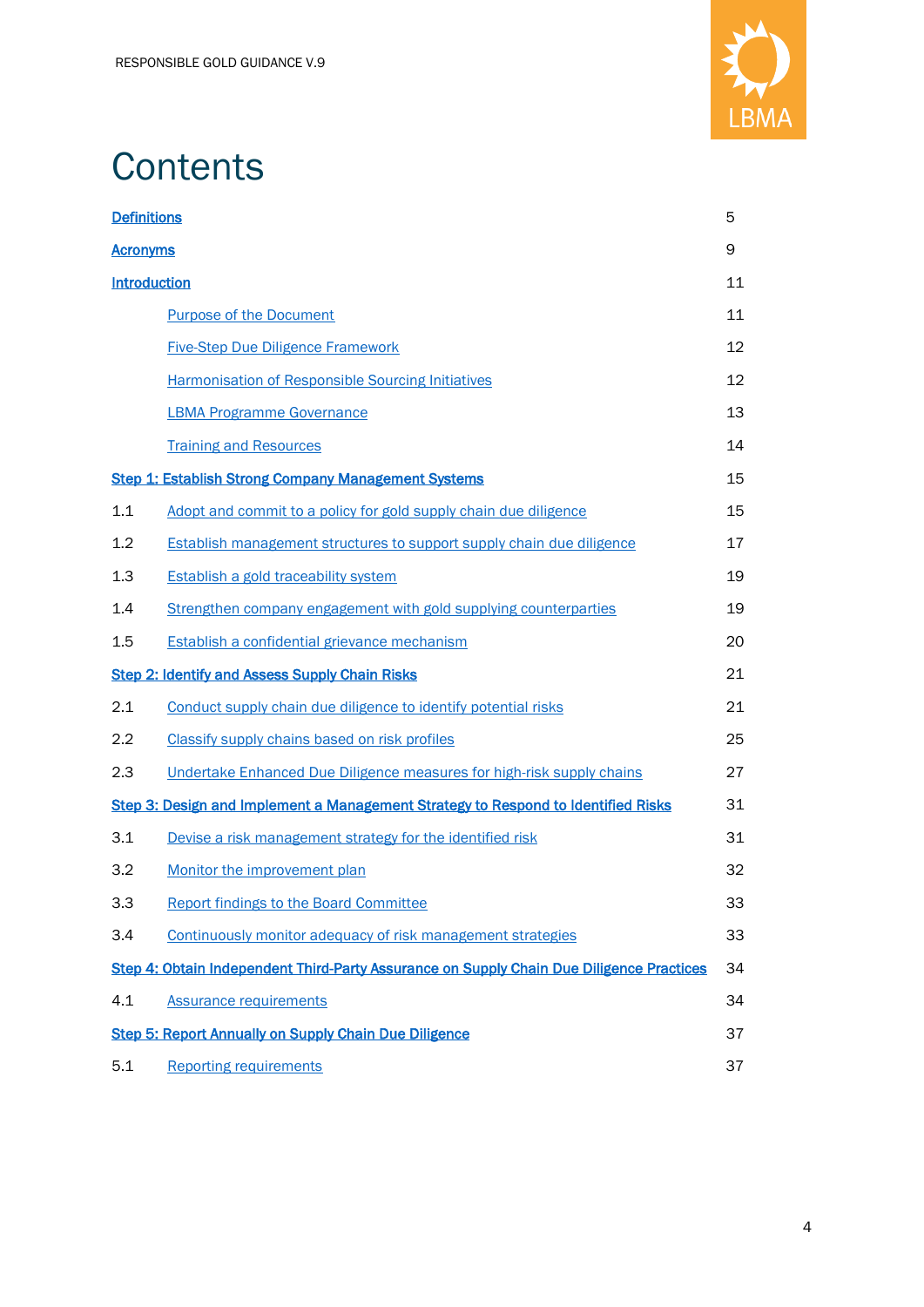

# <span id="page-4-0"></span>**Definitions**

Artisanal and Small-Scale Mining (ASM): Formal or informal mining operations with predominantly simplified forms of exploration, extraction, processing and transportation. ASM is normally not capital intensive and uses high labour-intensive technology. It can include men and women working on an individual basis as well as those working in family groups or as members of cooperatives or other types of legal associations and enterprises involving hundreds and even thousands of miners. Small, mechanised mines can be considered ASM.

Board Committee (or committee appointed by the Board): Any committee that has delegated powers and authority of the Board for responsible sourcing.

Chain of custody: A record of the sequence of entities which have custody of minerals as they move through a supply chain from origin of the material to end consumer.

Conflict-Affected and High-Risk Areas (CAHRA): These areas are identified by the presence of armed conflict, widespread violence or other risks of harm to people. Armed conflict may take a variety of forms, such as a conflict of international or non-international character, which may involve two or more states, or may consist of wars of liberation, insurgencies, civil wars, etc. High-risk areas may include areas of political instability or repression, institutional weakness, insecurity, collapse of civil infrastructure and widespread violence. Such areas are often characterised by widespread human rights abuses and violations of national or international law.

Contribution to conflict: Contribution to armed aggression between two or more parties which leads to human rights abuses. The parties in the conflict may include government, militia, organised criminals or terrorist groups.

Due diligence: Research and analysis of a company or organisation done in preparation for a business transaction and throughout the relationship. Activities to be assessed, based on the Refiner's appetite, should include those risks identified in the Annex II of the OECD Due Diligence Guidance, money laundering, as well as Environment, Social and Governance responsibilities.

Environment, Social and Governance (ESG): Decision-making that considers the ESG factors as outlined in Step 1.1.

Gold sources: For this Guidance, there are three possible sources of gold and gold-bearing material for which different due diligence is recommended.

Mined Gold (also referred to as primary gold): Gold that originates from Large and/or Medium-Scale Mines (LSM) or Artisanal and Small-Scale Mines (ASM) and has never been previously refined. This term means any gold or gold-bearing material produced by or at a mine, in any form, shape and concentration, until it is fully refined (995 or greater), fabricated into a gold refinery product (e.g., bar or grain) and sold.

Origin of Mined Gold: The mine where it was extracted, i.e., where the mine is located.

Subcategories of Mined Gold:

• Alluvial gold: Newly Mined Gold that has been taken from sand and gravel deposits, most often in or near streams, typically as very small but visible pieces of gold. Alluvial gold is usually in the form of 'dust', and occasionally nuggets, which is already concentrated in form, easily transported and may be easily melted and/or semi-refined into small ingots (normally of 85% -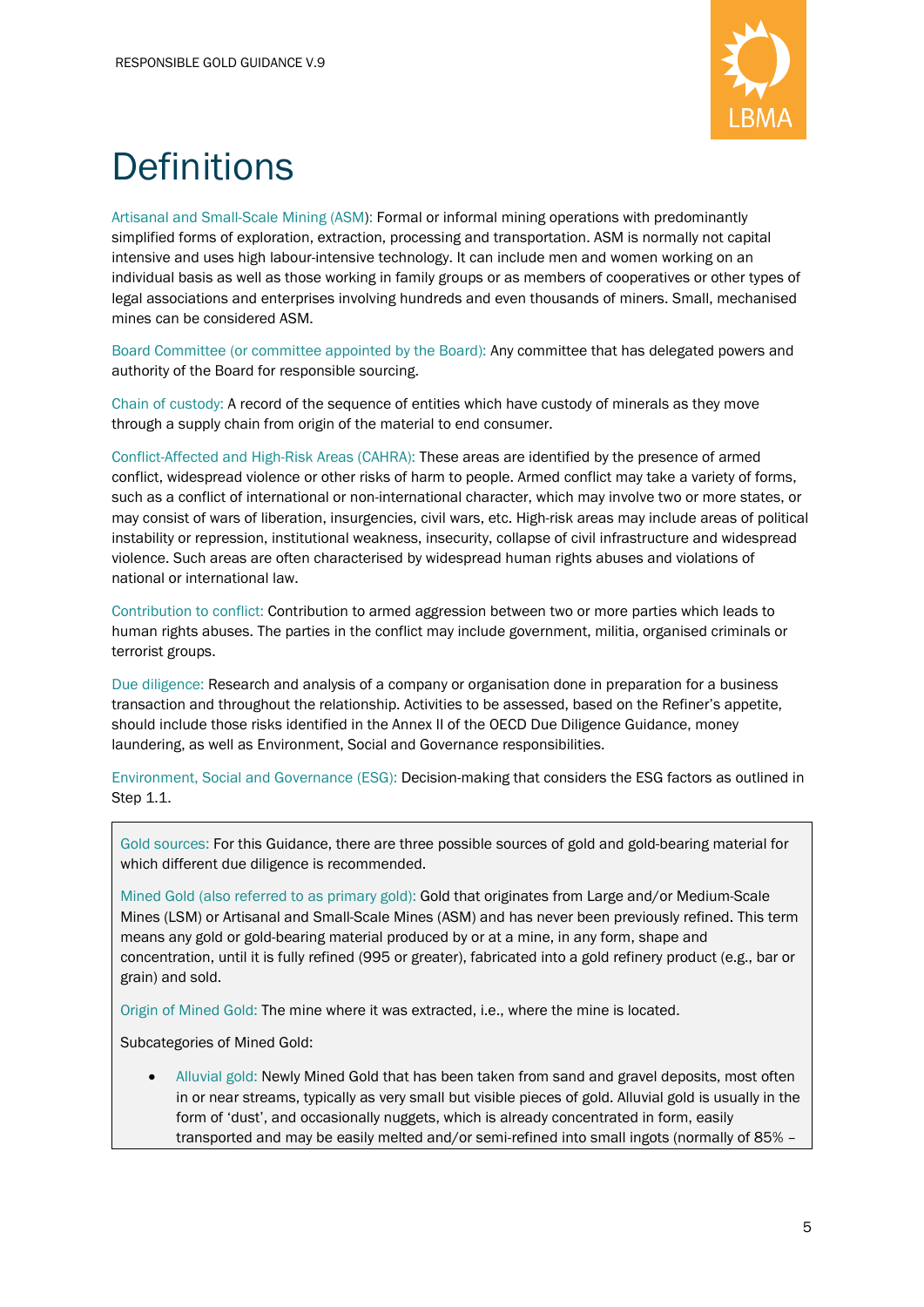

92% purity). Alluvial gold in all of these forms requires refining before use as bullion or jewellery, but can ordinarily be directly refined, without further intermediate concentration or processing.

- Gold ore: Rock or gravel that contains an economically valuable concentration of gold. This concentration may be very small by weight, e.g., 1 gram of gold per tonne of ore, and still be economically recoverable in medium-scale and large-scale industrial mining. Gold ore, because of its bulk and weight, is ordinarily not transported far from a mine site for processing.
- Gold concentrate: An intermediate material produced from the processing of gold ore to achieve a higher concentration, but that still requires further intermediate processing to produce doré. A gold concentrate would ordinarily be transported to a nearby gold smelter for the creation of doré.
- Gold doré: A bar of newly Mined Gold metal alloy, generally originating from extensive processing of ores and smelting at mines to a high concentration (normally of 85% – 90% purity). Mined Gold in this form is not commercial quality and must then be transported to a refinery to be directly refined, without further intermediate processing.

Owned mines: A group of mines owned and operated by the same corporate group.

Mining By-product: Gold obtained from the mining of base metals, for example, from lead, zinc or copper ore, in which gold may be a trace constituent.

Origin of Mining By-product: This is an exception to the Origin of Mined Gold definition above. It is the point at which trace gold is first separated from its parent mineral ore (for example, at the refinery). The Refiner's due diligence should ensure that false representations are not made to hide the origin of newly Mined Gold through Mining By-products.

Recycled Gold: This term traditionally encompasses anything that is gold-bearing and has not come directly from a mine in its first gold life cycle. In practical terms, it relates to gold sourced by an LBMA refiner, or downstream intermediate processor, including end-user, post-consumer products, scrap and waste metals, and materials arising during refining and product manufacturing, and investment gold and gold-bearing products which are returned to a Refiner to begin a new lifecycle. This category may also include fully refined gold that has been fabricated into grain, Good Delivery bars, medallions and coins that have previously been sold by a refinery to a manufacturer, bank or consumer market, and that may thereafter need to be returned to a refinery to reclaim their financial value or for transformation into other products (e.g., 1 kilo bars).

Origin of Recycled Gold: The point in the gold supply chain where the gold is returned to the refiner or other downstream intermediate processor or recycler.

Subcategories of Recyclable Gold:

- Unprocessed Recyclable Gold: Recyclable Gold still in its original form and/or fabrication scrap, before it has been returned for processing and refining (e.g., bullion bars, pieces of jewellery, ornaments, coins, machine turnings, etc.).
- Melted Recyclable Gold: Recyclable Gold which has been melted as the first recycling process and cast into rudimentary bars or some other form with undefined dimensions and variable fineness.
- Industrial By-product: A material produced while processing another material, not the primary intended product but nevertheless a separate useful material. For example, gold refining often creates low-value by-products such as furnace flue dust, spent crucibles and floor sweepings.
- Mixed Materials: Materials that include multiple sources (e.g., both mined and recycled minerals/metals). Mixing of materials is not common practice and should be deemed a red flag.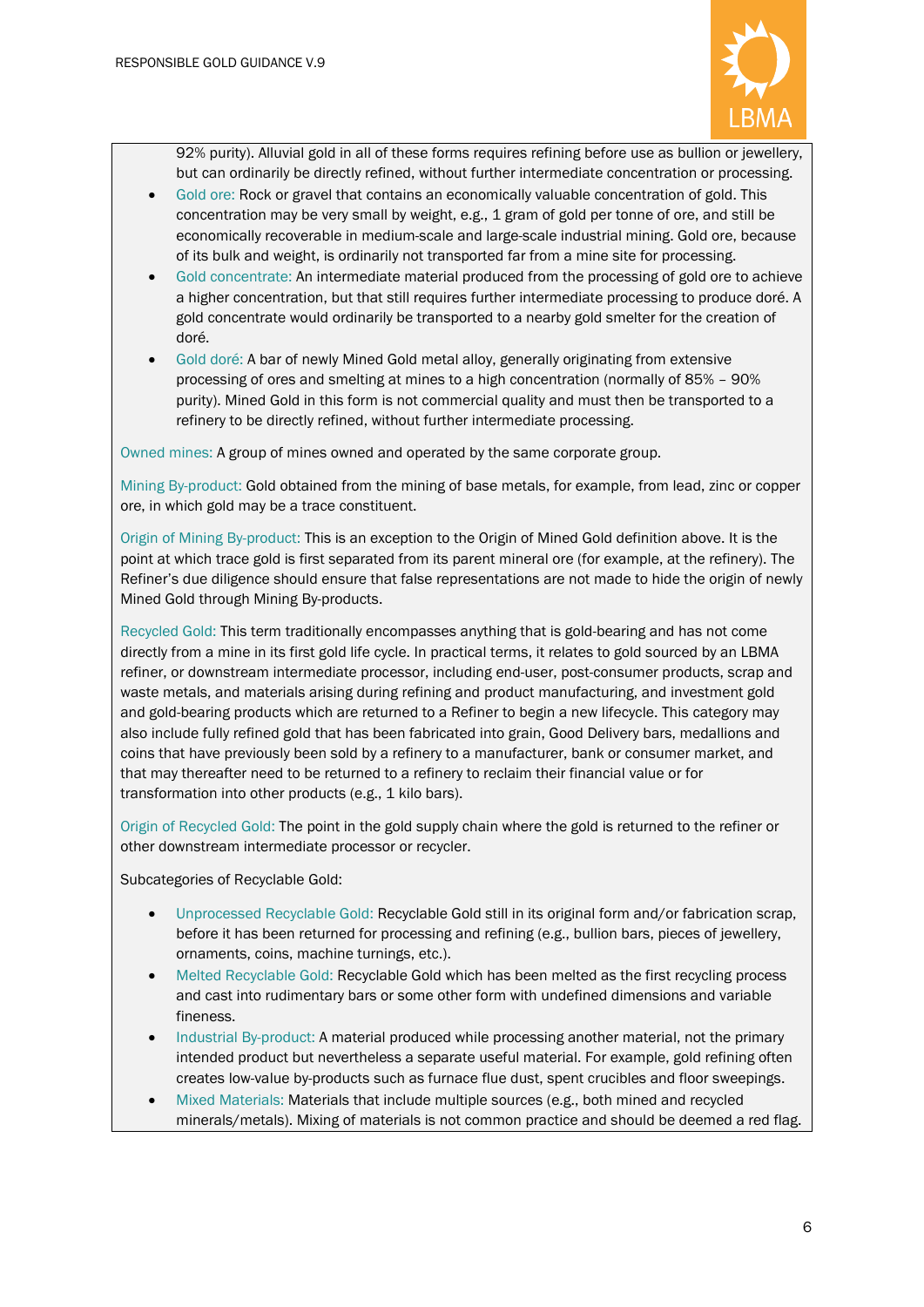

Due diligence should be conducted on those sources of mixed gold in accordance with the full requirements of the Responsible Gold Guidance (RGG).

Grandfathered Stocks: Gold investment products (e.g., ingots, bars, coins and grain in sealed containers) held in bullion bank vaults, central bank vaults, exchanges and refineries, with a Verifiable Date prior to 1 January 2012, which will not require a determination of origin. This includes stocks held by a third party on behalf of the listed entities.

Verifiable Date: A date which can be verified through inspection of physical date stamps on products and/or inventory lists.

The requirements for Grandfathered Stocks with a subsequent date, or without a Verifiable Date, are the same as for other gold-bearing material, i.e., the Refiner must provide the same level of origin and due diligence documentation.

Gold-supplying counterparty or counterparties: A gold supplier that is directly engaged with a gold Refiner.

Human rights: For the purpose of this Guidance, human rights are those defined in the International Bill of Human Rights. The Bill includes the Universal Declaration of Human Rights (1948), the International Covenant on Economic, Social and Cultural Rights (1966), the International Covenant on Civil and Political Rights (1966), as well as its two Optional Protocols (on the complaints procedure and on the death penalty).[2](#page-6-0) Refiners should also consider the United Nations Guiding Principles on Business and Human Rights. The United Nations has gradually expanded human rights law to encompass specific standards for women, children, persons with disabilities, minorities and other vulnerable groups, who now possess rights that protect them from discrimination that had long been common in many societies.<sup>[3](#page-6-1)</sup>

Intermediate Refiner: Non-GDL Refiner that has performed a refining process on material prior to delivery to the GDL Refiner. An Intermediate Refiner typically consolidates various streams such as jewellery scraps, electronic scrap and process recoveries into viable batches for refining. Melting-only operations are not considered Intermediate Refiners.

International Cyanide Management Code: A voluntary initiative for the gold and silver mining industries, and the producers and transporters of the cyanide used in gold and silver mining. It is intended to complement an operation's existing regulatory requirements [\(www.cyanidecode.org\)](https://lbmalondon-my.sharepoint.com/personal/sophie_firoz_lbma_org_uk1/Documents/Documents/SMM/RGG/www.cyanidecode.org).

International Standard on Assurance Engagements (ISAE 3000) revised: This is the standard for assurance engagements other than audits or reviews of historical financial information, issued by the International Auditing Standards Board in December 2013. The standard stipulates that members of the engagement team are subject to the Code of Ethics for Professional Accountants issued by the International Ethics Standards Board for Accountants (IESBA Code) and the firm is subject to the International Standard on Quality Control 1 (ISQC 1).

Know Your Customer or Counterparty (KYC): This is the process of a business identifying and verifying the identity of its counterparts and establishing the facts to have a clear understanding of the nature and background of the relationship.

Legitimate Artisanal and Small-Scale Mining: For the purposes of this Guidance, legitimate refers, among others, to Artisanal and Small-Scale Mining that is consistent with applicable laws. When the applicable legal framework is not enforced, or in the absence of such a framework, the assessment of the legitimacy

<span id="page-6-0"></span><sup>2</sup> UN Office of the High Commissioner on Human Rights[: http://www2.ohchr.org/english/law/](http://www2.ohchr.org/english/law/)

<span id="page-6-1"></span><sup>&</sup>lt;sup>3</sup> They include the Convention on the Prevention and Punishment of the Crime of Genocide (1948), the International Convention on the Elimination of All Forms of Racial Discrimination (1965), the Convention on the Elimination of All Forms of Discrimination against Women (1979), the Convention on the Rights of the Child (1989) and the Convention on the Rights of Persons with Disabilities (2006), among others. UN Human Rights: https://www.un.org/en/global-issues/human-rights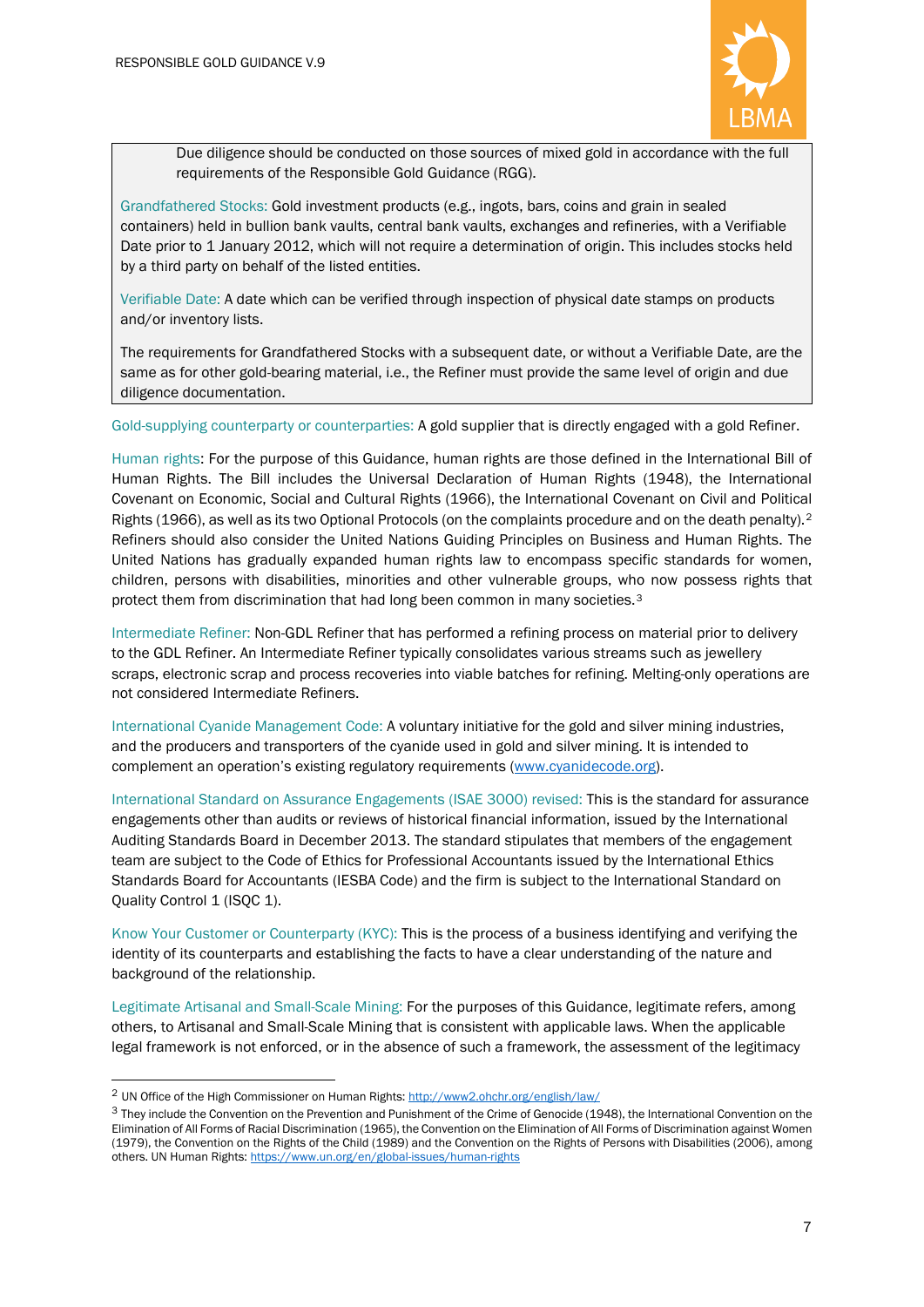

of Artisanal and Small-Scale Mining will take into account the good faith efforts of Artisanal and Small-Scale Miners and enterprises to operate within the applicable legal framework (where it exists) as well as their engagement in opportunities for formalisation as they become available (bearing in mind that, in most cases, Artisanal and Small-Scale Miners have very limited or no capacity, technical ability or sufficient financial resources to do so). In either case, Artisanal and Small-Scale Mining, as with all mining, cannot be considered legitimate when it contributes to conflict and serious abuses associated with the extraction, transport or trade of minerals.

Minamata Convention on Mercury: A global treaty to protect human health and the environment from the adverse effects of mercury. The convention entered into force on 16 August 2017 and includes a ban on the use of mercury in new mines, the phasing-out of mercury use in existing ones, the phasing-out and phasing down of mercury use in a number of products and processes, control measures on mercury emissions to air and on releases to land and water, and the regulation of the informal sector of Artisanal and Small-Scale Mining of gold (www.mercuryconvention.org).

Money laundering: Money laundering is the practice of disguising the origins of illegally obtained money. Ultimately, it is the process by which the proceeds of crime are made to appear legitimate. The money involved can be generated by any number of criminal acts, including drug dealing, corruption and other types of fraud. The methods by which money may be laundered are varied and can range in sophistication from simple to complex.

Politically Exposed Persons (PEPs): Individuals and their family members and close associates (either foreign or domestically based) who are or have been entrusted with prominent public functions by a particular country. These individuals can include heads of state or government, senior politicians and government officials, senior executives of state-owned corporations and important political party officials. The definition of PEPs is not intended to cover middle-ranking or more junior individuals in the foregoing categories. Many PEPs hold positions that can be abused for the purpose of laundering illicit funds or other offences predicated on the abuse of power such as corruption or bribery. PEP status does not predict criminal behaviour, but the additional risk exposure it brings means that Refiners must apply additional AML/CFT measures when establishing a business relationship.

Supplier: This term refers to any individual or organisation that is a participant in the supply chain for the supply of gold and gold-bearing materials.

Sustainable Development: Development that meets the needs of the present without compromising the ability of future generations to meet their own needs.[4](#page-7-0)

Terrorist financing: Includes the financing of terrorist acts, of terrorists and of terrorist organisations.

World Heritage Site: A landmark or area which is selected by the United Nations Educational, Scientific and Cultural Organization (UNESCO) as having a cultural, historical, scientific or other form of significance, and is legally protected by international treaties. The sites are judged important to the collective interests of humanity.

Protected Area: A Protected Area is a clearly defined geographical space, recognised, dedicated and managed, through legal or other effective means, to achieve the long-term conservation of nature with associated ecosystem services and cultural values. Protected Areas include national parks, wilderness areas, community conserved areas, nature reserves, etc.[5](#page-7-1)

Ultimate Beneficial Owner: Refers to the natural person(s) who ultimately owns or controls a customer and/or the natural person on whose behalf a transaction is being conducted. It also includes those

<span id="page-7-0"></span><sup>4</sup> Brundtland Commission definition of sustainability

<span id="page-7-1"></span><sup>5</sup> IUCN (2008)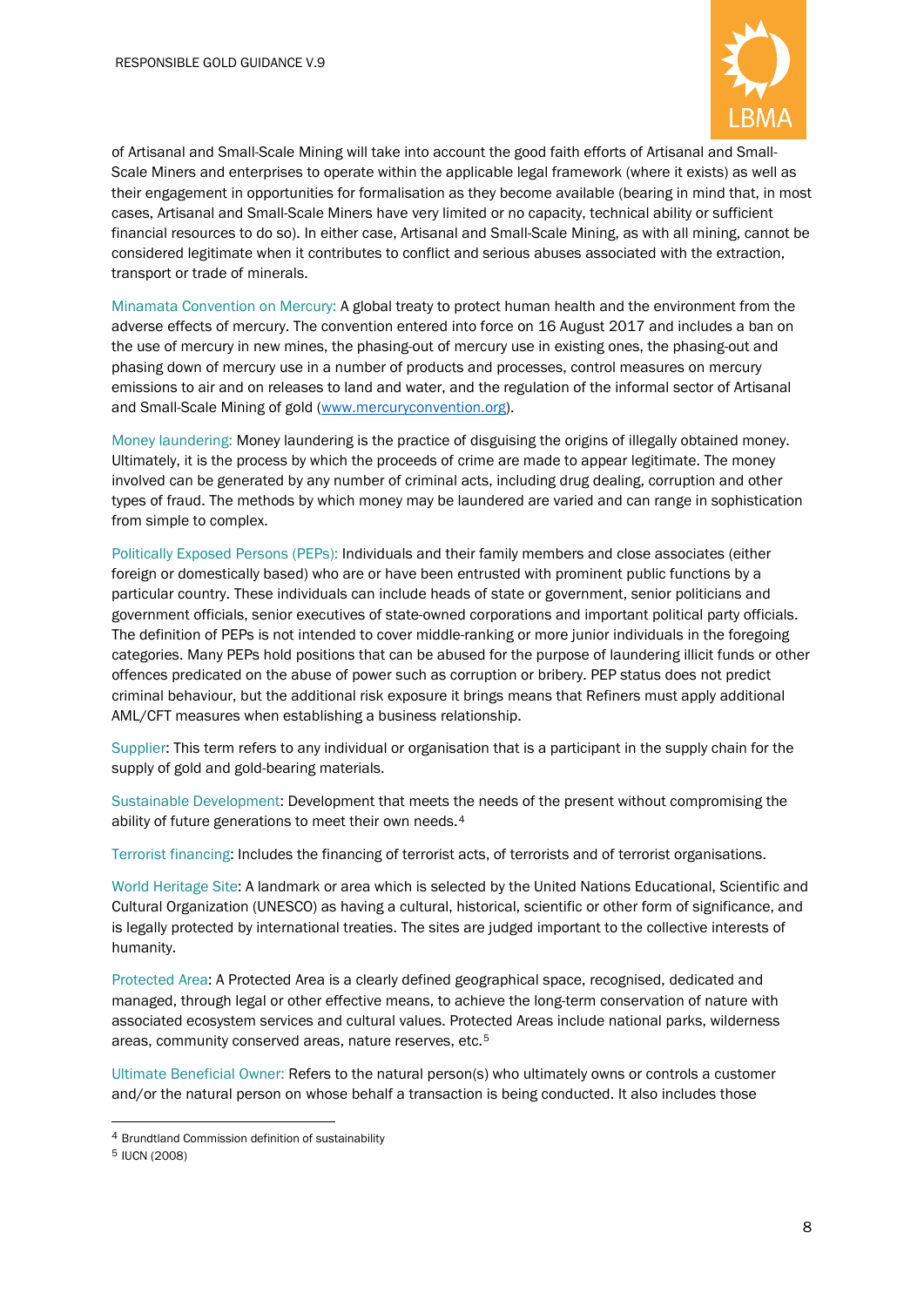

persons who exercise ultimate effective control over a legal person or arrangement (defined as 10% or more ownership).

# <span id="page-8-0"></span>Acronyms

AML-CFT: Anti-Money Laundering – Combating the Financing of Terrorism. ASM: Artisanal and Small-Scale Mining CAHRA: Conflict-Affected and High-Risk Area CRAFT: Code of Risk-mitigation for artisanal small-scale mining engaging in Formal Trade DD: Due Diligence EDD: Enhanced Due Diligence ESG: Environment, Social and Governance EITI: Extractive Industry Transparency Initiative EU: European Union GDL: Good Delivery List ICMC: International Cyanide Management Code ISAE 3000: International Standard on Assurance Engagements IUCN: International Union for Conservation of Nature KYC: Know Your Customer or Counterparty LBMA: London Bullion Market Association LPPM: London Platinum and Palladium Market LSM: Large-Scale Mining NGO: Non-Governmental Organisation OECD: Organisation for Economic Co-operation and Development OFAC: US Office of Foreign Assets Control PEP: Politically Exposed Persons RGG: Responsible Gold Guidance RMI: Responsible Minerals Initiative RPPG: Responsible Platinum and Palladium Guidance RSG: Responsible Silver Guidance RSP: Responsible Sourcing Programme UBO: Ultimate Beneficial Owner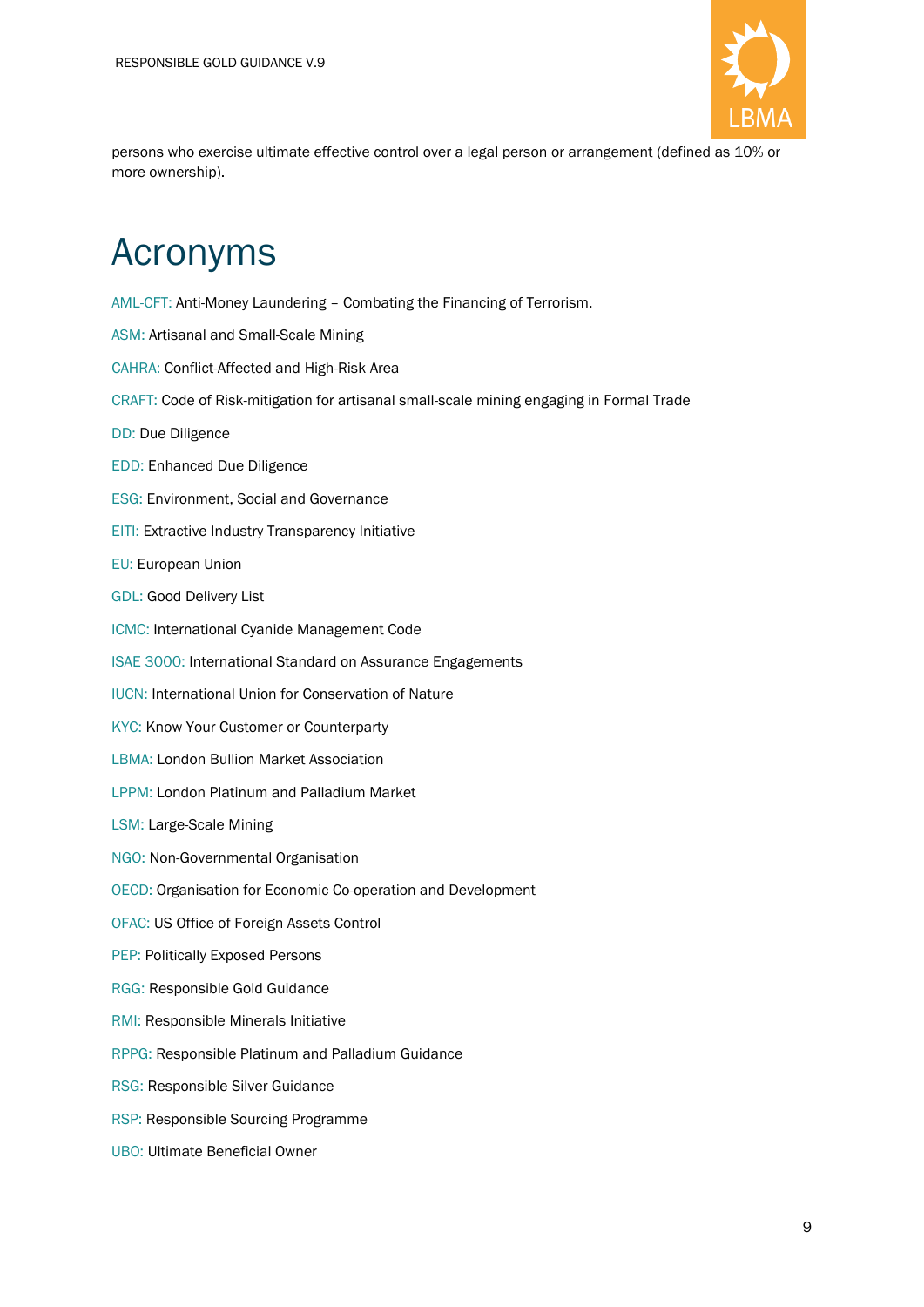

UNESCO: United Nations Educational, Scientific and Cultural Organization

- UK: United Kingdom
- US: United States
- US SEC: United States Security and Exchange Commission
- WHS: World Heritage Site
- UN: United Nations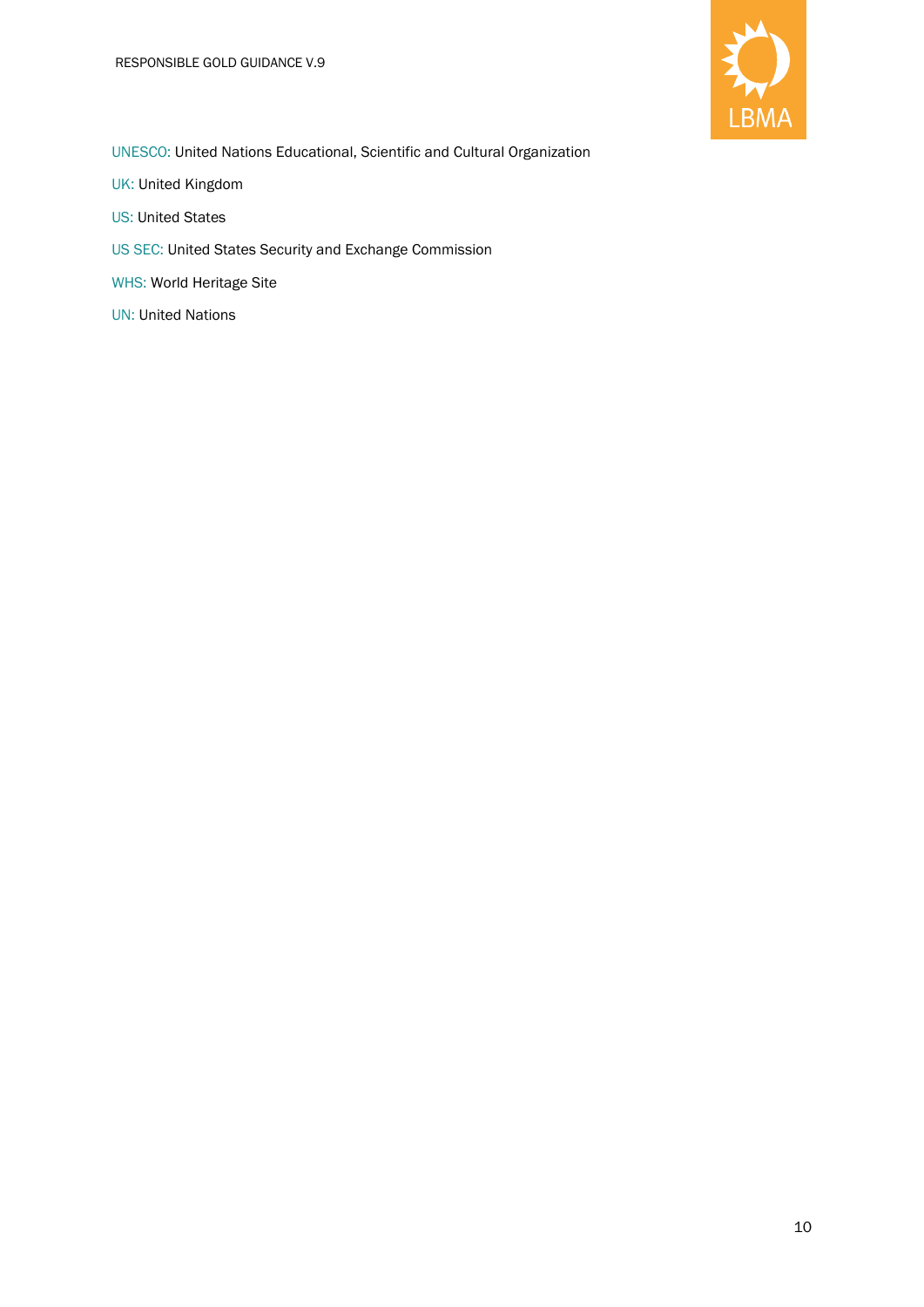

# <span id="page-10-0"></span>Introduction

# <span id="page-10-1"></span>Purpose of the Document

The Responsible Gold Guidance (RGG) outlines the responsible sourcing requirements for all LBMA refiners producing Good Delivery Gold bars (Refiners). Refiners must demonstrate conformance with all sections of this Guidance and the associated Refiners Toolkit to remain on the LBMA Good Delivery List (GDL). An LBMA Responsible Gold Certificate is only issued to GDL Refiners that have successfully passed LBMA's annual responsible sourcing review process, supported by an independent assurance on conformance with the RGG. An organisation applying to be an LBMA Good Delivery accredited Gold Refiner must first implement this Guidance and pass an annual assurance covering a 12-month period to support their application process.

Each Refiner must apply the RGG proportionally to its business activities and to those involved in its gold supply chains. Proportionate application does not mean different standards for different institutions – it is a recognition of the differing levels of size, complexity, nature of engagement and sophistication of gold producers and refiners worldwide.

Refiners retain ultimate responsibility for the scope and quality of their due diligence activities, for the actions taken to respond to actual adverse impacts or the identified risks of adverse impacts, and for public reporting on the steps undertaken to protect their supply chains.

#### Applicable Laws

However, the overarching requirement of the RGG is that all Refiners must be aware of, and comply with, the laws, rules and regulations applicable to them and the precious metals market in each jurisdiction in which they do business (Applicable Laws). This guidance does not provide a legal defence to a violation of any Applicable Laws. It is expected that all parties directly involved in the gold supply chain, including upstream producers, comply with all Applicable Laws.

#### Long-lasting relationships

Refiners should also forge close long-lasting relationships with all relevant stakeholders, in order to provide material benefits to everyone concerned. Best practice is for Refiners to report material risks in their supply chains and mitigate these risks by developing programmes where short-term actions support a long-term future by attracting and retaining upstream and downstream counterparties, and by having a clear focus on the durability of supply chains.

LBMA encourages initiatives facilitating responsible and sustainable supply chains for all forms of mining in areas considered as Conflict-Affected and High-Risk Areas (CAHRAs). Refiners are strongly encouraged, with reference to Appendix 1 of the OECD Due Diligence Guidance Gold Supplement,<sup>[6](#page-10-2)</sup> to consider measures to create economic and development opportunities for Artisanal and Small-Scale Miners and assist legitimate Artisanal and Small-Scale Miners to build secure, transparent and verifiable gold supply chains from mine to market. LBMA encourages Refiners to work together with national governments, central banks, donor agencies, industry associations and large-scale mining to support Artisanal and Small-Scale Mining (ASM), as appropriate. However, Refiners must ensure that no gold from ASM or Large-Scale Mining (LSM) is sourced from an area designated as a World Heritage Site. Refiners must ensure when sourcing from a location designated by a national government as 'Protected' that such sourcing is undertaken within the local regulatory or legislative framework.

<span id="page-10-2"></span><sup>6</sup> OECD Due Diligence Guidance for Responsible Supply Chains of Minerals from Conflict-Affected and High-Risk Areas, April 2016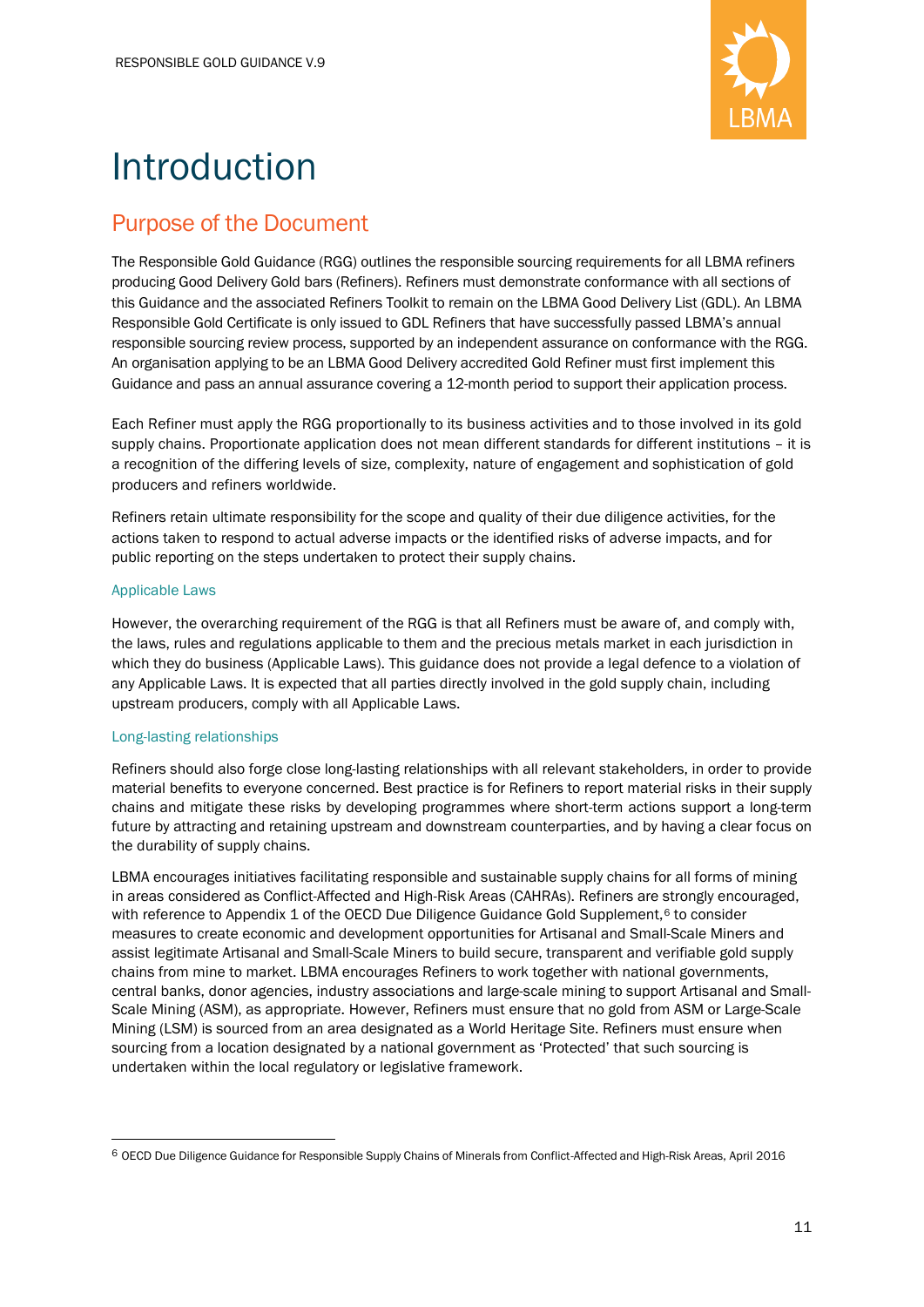

# <span id="page-11-0"></span>Five-Step Due Diligence Framework

The RGG is based on the OECD's Five-Step due diligence framework for sourcing minerals from Conflict-Affected and High-Risk Areas, and the OECD Due Diligence Guidance Gold Supplement.



*Figure 3: OECD Five-Step due diligence Framework*



*Figure 4: LBMA RGG Five-Step Due Diligence Framework*

# <span id="page-11-1"></span>Harmonisation of Responsible Sourcing Initiatives

LBMA is committed to the harmonisation of its requirements with other responsible sourcing initiatives or anti-money laundering requirements that meet, or exceed, those laid out in the RGG (other initiatives).

#### Compliance with international regulations

LBMA assurance deliverables may, at a minimum, be used to demonstrate compliance with or implementation of the following recommendations or requirements: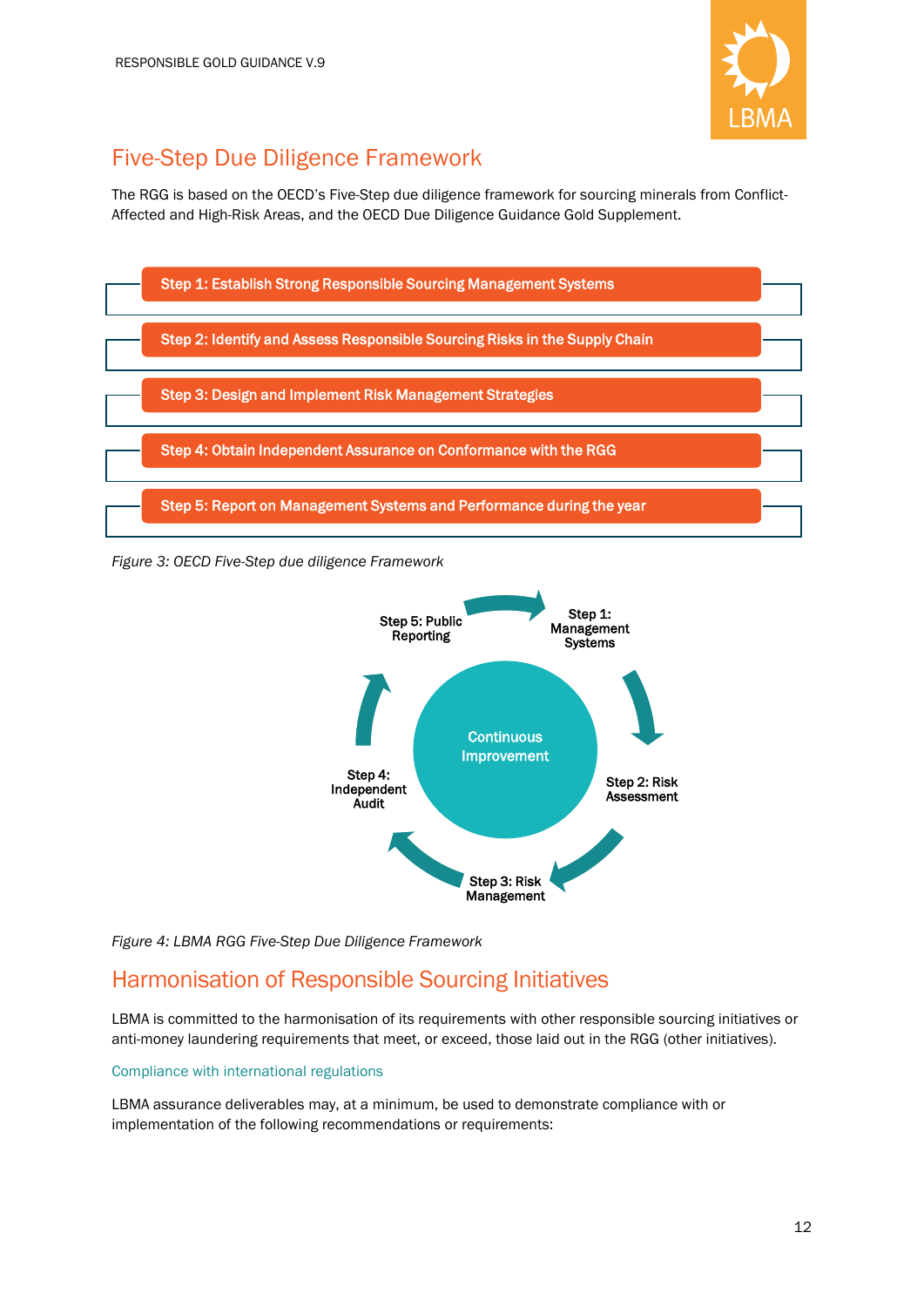

- OECD Due Diligence Guidance: The 2018 OECD alignment assessment conducted by an independent third party has concluded that LBMA Guidance is closely aligned to the OECD Due Diligence Guidance and its Gold Supplement. This version further strengthens alignment between the RGG and the OECD Guidance.
- Section 1502 of the Dodd-Frank Wall Street Reform and Consumer Protection Act: Dodd-Frank Section 1502, including any rules issued by the United States Security and Exchange Commission (US SEC), indicates that manufacturers can meet US requirements by relying on Refiners that have been certified by "industry groups' 'conflict-free' designation programmes" such as LBMA's.
- European Union Conflict Minerals Regulation: The Regulation came into effect on 1 January 2021.

#### Recognised responsible sourcing initiatives

LBMA's intention is to not require duplication nor re-performance of existing responsible mining and sourcing audit arrangements. Independent audit, assurance or certification carried out under other initiatives may be used as evidence to assess conformance with relevant aspects of the RGG.

It must be noted that the scope of these initiatives may not completely address the requirements of the RGG. The onus is on the Refiner to assess which aspects of the RGG are met by other initiatives and to address the remaining areas appropriately.

### <span id="page-12-0"></span>LBMA Programme Governance

LBMA uses multiple approaches to ensure the quality and integrity of the Programme. These include:

- Regular publication and updates of guidance documents, toolkits and templates to incorporate evolving best practices.
- Provision of training and additional resources for members and Assurance Providers.
- Ongoing review and enforcement of approved Assurance Provider requirements.
- In-house review of Refiners' Assurance Reports.
- Proactive monitoring of gold activity in Conflict-Affected and High-Risk Areas (CAHRAs).

#### RGG effective date

Refiners shall start implementation of RGG Version 9 from 1 January 2022 and will have until 31 December 2022 to fully implement all the new requirements. New requirements are also applicable to existing supply chains and must be implemented when due diligence is revisited as per Step 2 of the Guidance. 2022 is considered the year of implementation, with the expectation that the first audits against RGG Version 9 are due for the year ending 31 December 2022.

#### GDL certification and quality review

On an annual basis, LBMA undertakes a risk-based review of the Refiner's compliance and assurance deliverables. This is supported by LBMA's internal Country of Origin data analysis and the continuous Incident Review Process (IRP). An IRP is launched when LBMA becomes aware of allegations of criminal activity and/or potential serious breaches of the RGG. The Refiner may be requested to provide additional information or detail on specific issues or aspects identified by LBMA. The Refiner's GDL certificate is only granted once all LBMA reviews and related queries have been resolved.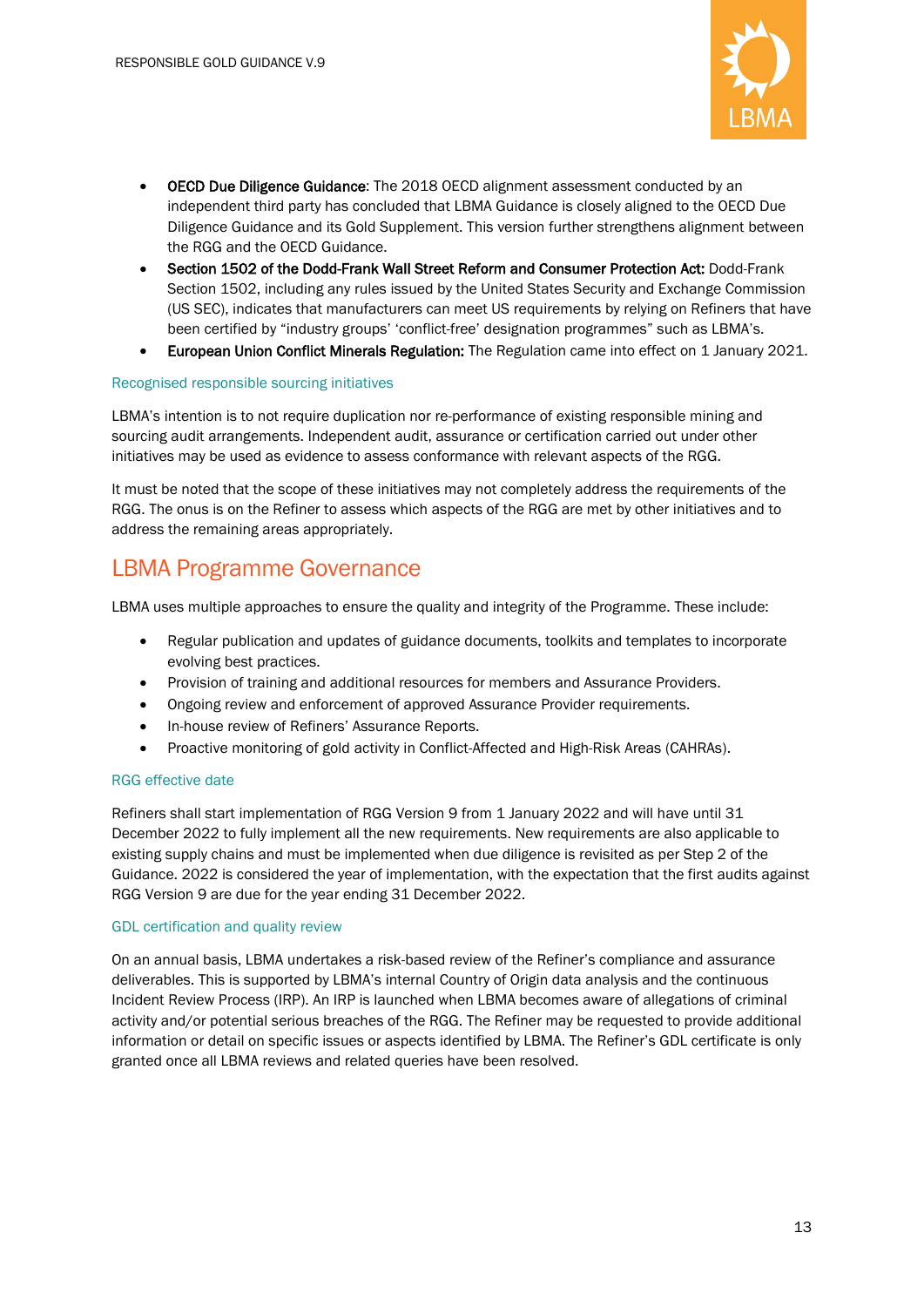

#### *Figure 5: LBMA GDL Certification Process*

#### Request for further information

LBMA reserves the right to request information and supporting documentation from Refiners. LBMA is committed to protecting the confidentiality of Refiners' commercially sensitive information. Access to specific information is only requested in relation to a GDL application, an assurance engagement, a reported grievance (including an IRP) or a Special Audit commissioned by LBMA. The information is kept strictly confidential in accordance with LBMA's data protection policy.

#### Special Audits

A Special Audit has a very specific focus and helps to provide a second opinion to confirm the Refiner's compliance with the LBMA Programme during the reporting period. It can arise out of:

- Country of Origin data analysis
- Incident Review Process
- Market intelligence
- Media allegations
- Whistle-blowing.

Under a Special Audit, LBMA selects an auditor that is independent of the original auditor. The Special Audit is an effective tool for LBMA to address issues that arise between annual assurance engagements. See [www.lbma.org.uk](http://www.lbma.org.uk/) for more information.

### <span id="page-13-0"></span>Training and Resources

LBMA provides a range of resources and opportunities accessible by Refiners and Assurance Providers to help them remain up to date on developments in this area, including:

- Responsible Sourcing Newsletter
- Annual Responsible Sourcing Report
- Assurance Provider training
- Webinars on market developments, trends and insights.

These are available on [www.lbma.org.uk.](http://www.lbma.org.uk/)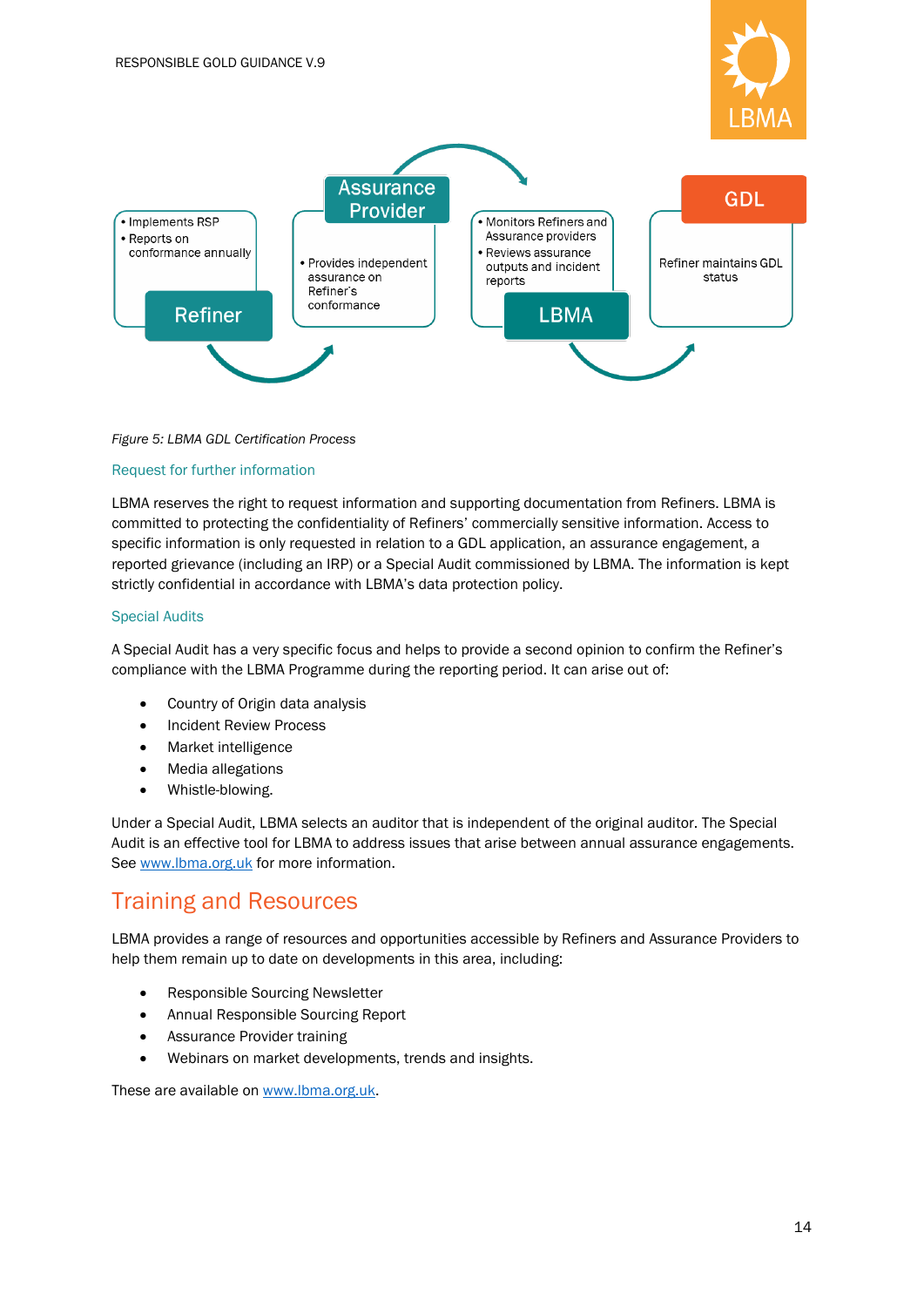

# <span id="page-14-0"></span>Step 1. Establish Strong Company Management Systems

The objective of Step 1 is to establish appropriate gold supply chain due diligence policies and governance structures to oversee the prevention and mitigation of threat finance risks and to consider ESG factors, as defined below, in the Refiner's gold supply chain.

# <span id="page-14-1"></span>1.1. Adopt and commit to a policy for gold supply chain due diligence

Refiners must adopt a gold supply chain policy that incorporates the risks and risk management measures outlined in Annex II of the OECD Due Diligence Guidance (OECD Annex II) and extends to addressing adverse ESG factors in the Refiner's primary gold supply chain.

#### Threat financing (includes conflict risks as per the OECD Annex II)

Systematic or widespread human rights abuses associated with the extraction, transport or trade of gold, including:

- Any forms of torture, or inhuman and degrading treatment
- Forced or compulsory labour
- Worst forms of child labour
- Widespread sexual violence or other gross human rights violations
- War crimes, crimes against humanity or genocide.

Direct or indirect support to illegitimate non-state armed groups, or public or private security forces ("illegitimate non-state armed groups, public or private security forces")<sup>[7](#page-14-2)</sup> which:

- Illegally control mines, sites, traders or other intermediaries, and transport routes through the supply chains; or
- Illegally tax or extort money or minerals through the supply chains.

Bribery and fraudulent misrepresentation of the origin of gold.

Non-compliance with taxes, fees and royalties due to governments related to mineral extraction, trade and export from Conflict-Affected and High-Risk Areas (CAHRAs).

Money laundering or terrorism financing.

Contribution to conflict.

<span id="page-14-2"></span><sup>7</sup> UN Office of the High Commissioner on Human Rights[: http://www2.ohchr.org/english/law/](http://www2.ohchr.org/english/law/)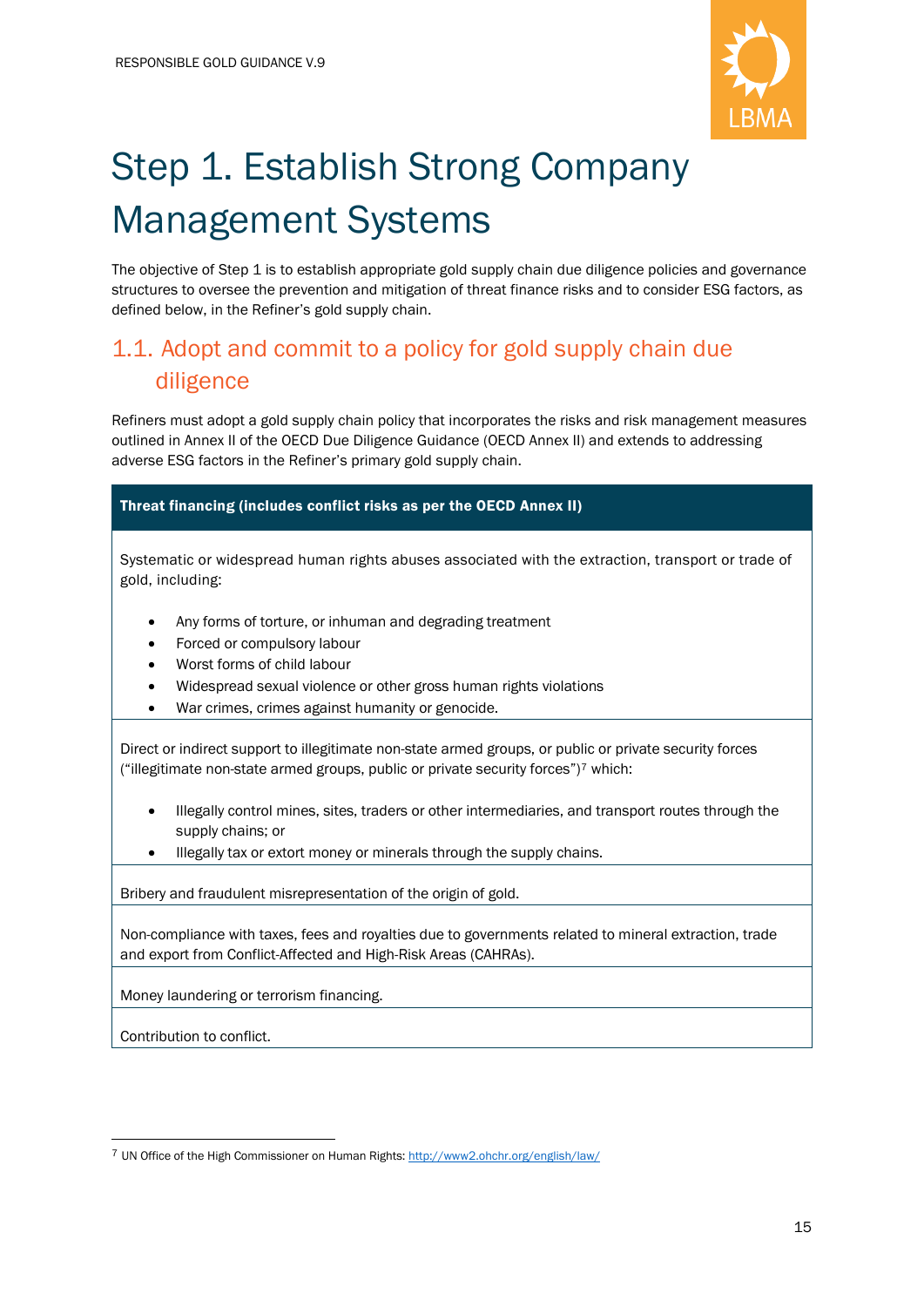

Refiners are expected to address the ESG factors in their primary gold supply chain by making enquiries on policies and practices for the ESG factors noted below, and by using the Refiners Toolkit. ESG considerations are risk based to reflect the nature, size and complexity of the counterparty.

#### ESG Factors

Compliance with environmental, health, safety and labour regulation in country of operation and/or company policy.

Environmental management, including:

- Air, water, land pollution and incident management plans
- Water stewardship, especially in water scarce and stressed areas
- Unauthorised sourcing from World Heritage Sites and Protected Areas.

Storage, handling, and disposal of hazardous chemicals, including mercury and cyanide.

*Note: LBMA recognises that mercury is used mainly in Artisanal and Small-Scale Mining (ASM) sources and therefore does not ban such supply chains. Instead, LBMA requires Refiners working with such artisanal supply chains to assist them in establishing processes to use mercury in a safe manner and to limit negative impacts on the environment and health and safety, and to find alternative solutions to mercury.*

*Refiners should engage with upstream producers to encourage them to comply with the International Cyanide Management Code.*

Management of labour issues, including remuneration, working hours, collective bargaining, discrimination, diversity, disputes and safeguarding of workers.

Community engagement and management programmes (land acquisition and community resettlement, cultural heritage sites and indigenous people, closure planning and safeguarding of vulnerable populations).

Management of business integrity and ethical conduct, and supporting the implementation of relevant initiatives such as the Extractive Industry Transparency Initiative (EITI).

The policy (or supporting process documentation) should include sufficient details on the gold supply chain due diligence. Refiners may, however, choose to publish a concise policy commitment document.

#### Minimum criteria for internal (or external) supply chain policy document:

- **Scope**
- Organisation and responsibilities
- Identification and assessment of threat finance risks and consideration of ESG factors, including all those defined above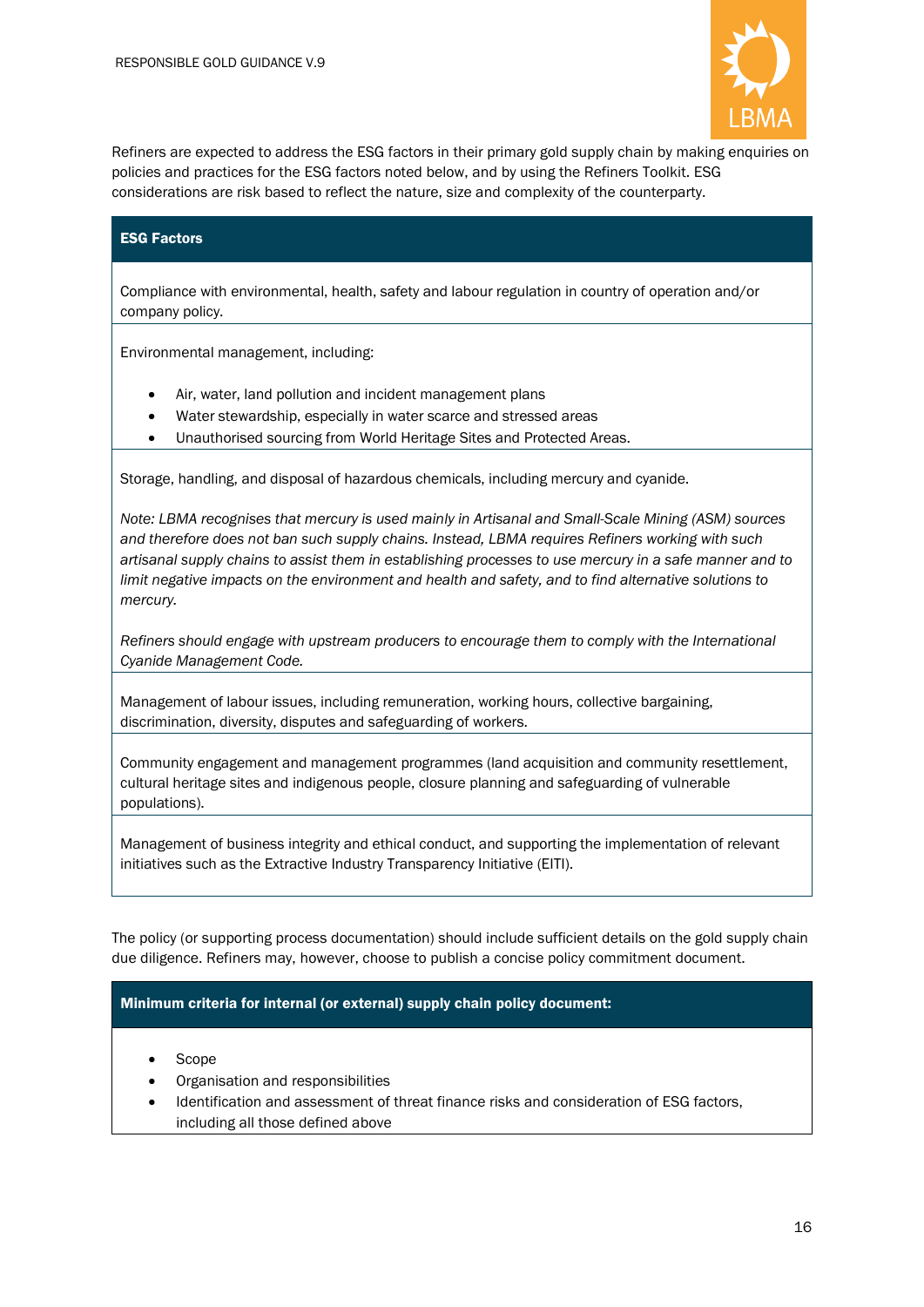

- Detailed and meaningful Know Your Counterparty (KYC) and supply chain due diligence processes that, at a minimum, meet RGG Step 2.1 requirements
- Transaction monitoring processes that, at a minimum, meet RGG Step 2.1 requirements
- Criteria for high-risk supply chains that, at a minimum, meet RGG Step 2.2 requirements
- KYC and supply chain due diligence record maintenance requirements
- Employee training programme.

# <span id="page-16-0"></span>1.2.Establish management structures to support supply chain due diligence

Refiners must establish internal governance structures to provide effective oversight of the implementation and continuous improvement of the supply chain due diligence programme.

#### Board level oversight

As a minimum, the Refiner must assign authority and accountability to the Board, or a committee appointed by the Board (and for the purposes of this Guidance, both the Board, and/or Board Committee are referred to as the Board Committee).

#### Board accountability should include, but is not limited to:

- Having the necessary competence, knowledge and experience, or utilising external expert advisors to provide oversight of the supply chain due diligence framework and outcomes.
- Ensuring internal accountability for the effectiveness of the supply chain due diligence policies and processes.
- Assessing whether effective structures and communication processes are in place for critical information, including the company policy, to reach relevant employees and gold-supplying counterparties.
- Regularly, and at a minimum annually, assessing the effectiveness of supply chain due diligence policies and processes to drive continuous improvement.
- Assessing whether an appropriate Compliance Officer has been appointed to take responsibility for all matters regarding the gold supply chain.
- Assessing whether the Compliance Officer has sufficient support in terms of the availability of resources necessary to support the operation and monitoring of the supply chain due diligence processes and systems.

#### Compliance Officer

The Refiner must appoint a Compliance Officer, who must be a senior person in the organisation, reporting directly to the CEO (or equivalent) and/or the Board.

#### Compliance Officer's responsibilities should include, but are not limited to:

• Reviewing the gold supply chain due diligence processes and systems to meet the objectives of the RGG and the Refiner's risk management appetite.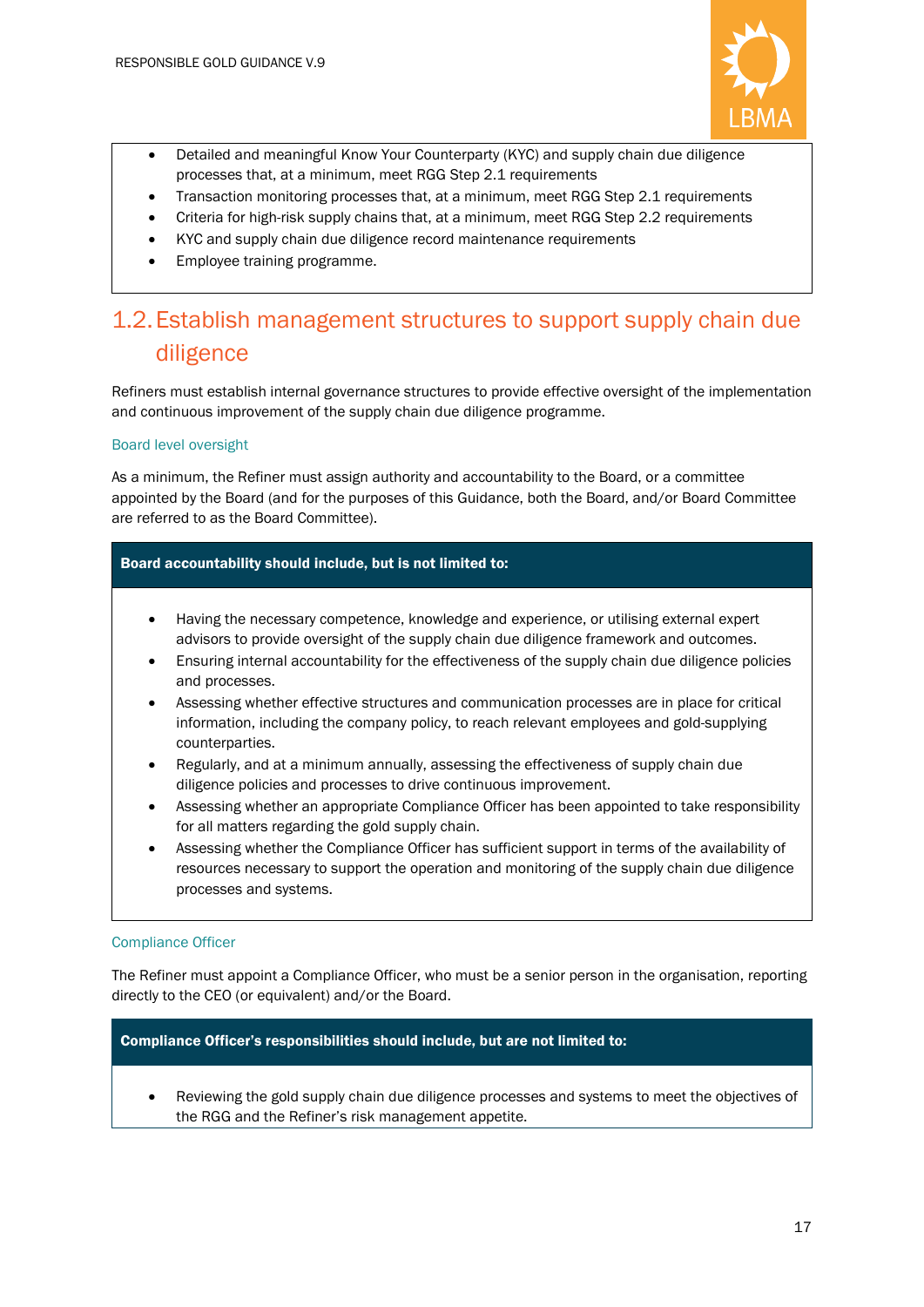

- Ensuring effective structures and communication processes are in place for critical information, including the company policy, to reach relevant employees and gold-supplying counterparties.
- Ensuring the availability of sufficient resources (including capacity and experience) necessary to support the operation and monitoring of the supply chain due diligence processes and systems.
- Training employees with respect to supply chain risks (including threat finance and ESG) and preparing and updating of the Refiner's gold Supply Chain Policy and procedures.
- Reviewing Know Your Customer (KYC) files and risk classifications, and requesting additional documentation or information, as necessary.
- Ensuring that appropriate measures are executed in the case of high-risk supply chains or transactions.
- Providing proper and timely information for the Board to perform its duties.

#### **Training**

Refiners must develop an ongoing gold supply chain training programme for all staff involved in the gold supply chain. Details of this activity should be recorded, with appropriate monitoring of attendance and understanding of the supply chain risks and due diligence processes.

#### Payment through official banking channels

For transactions over \$10,000 in value, Refiners must make and receive payments for gold through official banking channels and should not undertake any cash-based transactions. The only permissible exceptions to this rule include:

- Cash purchases above the threshold with suppliers with records of government-issued identification and a purchase receipt which can be used for income tax purposes, where applicable.
- Cash purchases of legitimate ASM gold, as long as all transactions involving legitimate ASM gold are made through formal channels from the point of export in the country of production to any onward counterparty.

These ASM practices and/or cash transactions below the stipulated threshold should be supported by verifiable information and approved by the Compliance Officer.

#### Cooperation with government authorities

Refiners must cooperate fully and transparently with government authorities and provide full access to records and information, as appropriate. Authorities include national or international law enforcement agencies and customs officials.

#### Maintaining records

Refiners must maintain adequate records to demonstrate appropriate and ongoing risk identification, due diligence and traceability. Records are required to be maintained for at least five years, or the minimum timeframe stipulated by local regulatory requirements, following the end of the Refiner's reporting year.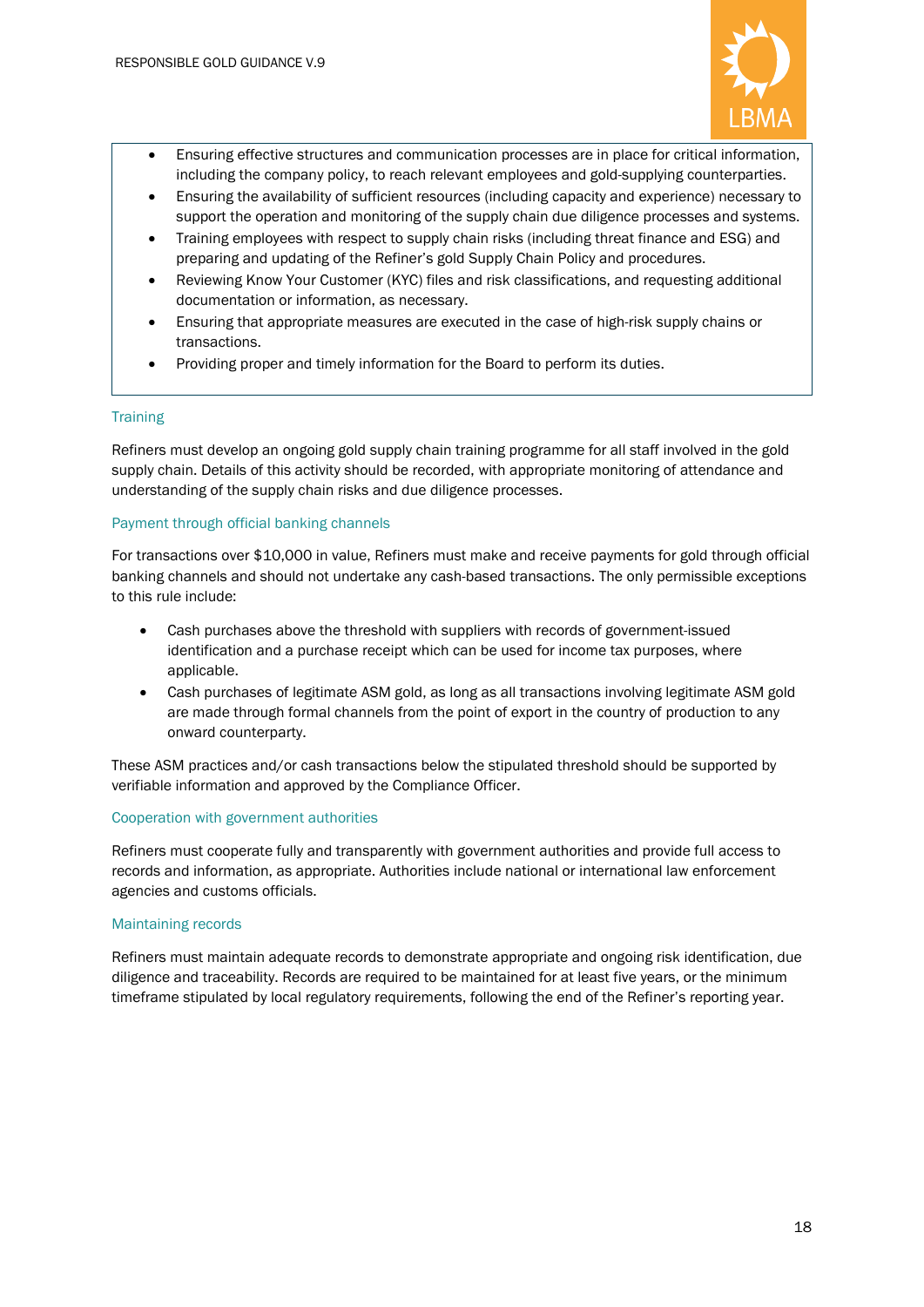

# <span id="page-18-0"></span>1.3 Establish a gold traceability system

The Refiner must establish a system of controls for visibility and transparency over the supply chain. This includes a chain of custody or traceability system that identifies the origin of the gold and the upstream partners involved in the supply chain, and a mechanism to trace the input of each lot refined and the first destination of each product shipment. Material segregation is not required.

#### Supply chain traceability system

The traceability system should collect and maintain supply chain information for each lot of Mined Gold, Recycled Gold or other feedstock refined.

#### The traceability information should include, but is not limited to:

- Proof of mining origin for primary product (e.g., official government-issued certificate of origin, audited chain of custody documentation, blockchain traceability records, formal packing list).
- Proof of origin for Recycled Gold and Grandfathered Stocks (e.g., audited chain of custody information, blockchain traceability records, formal invoices or packing lists).
- A unique reference number assigned to each input and output in order for any tampering to be evident.
- Type of gold received (including source):
	- o Mined Gold: LSM, ASM, Mining By-product or gold sourced from owned mines.
	- o Recycled Gold: unprocessed, melted, Industrial By-product.
	- o Grandfathered Stocks.
- Weight and assay: declared and processed.
- Export and import form for high-risk transactions, if applicable.
- Shipping/transportation documents (waybill/airway bill, pro forma invoice, if applicable) to establish chain of custody from origin to refinery.
- Date of arrival at the refinery and date of assay finalisation.

LBMA encourages Refiners to consider technology solutions (e.g., blockchain, machine learning or artificial intelligence), where feasible, to enhance transparency and efficiency in supply chain traceability.

# <span id="page-18-1"></span>1.4 Strengthen company engagement with gold-supplying counterparties

Refiners should build long-term relationships based on trust and mutual recognition with suppliers.

#### Refiner's responsibilities include, but are not limited to:

#### **Policy**

Refiners should require the gold-supplying counterparty to commit to either:

- the Refiner's gold Supply Chain Policy; or
- the counterparty's own gold supply chain policy, which at a minimum should be consistent with the OECD Annex II.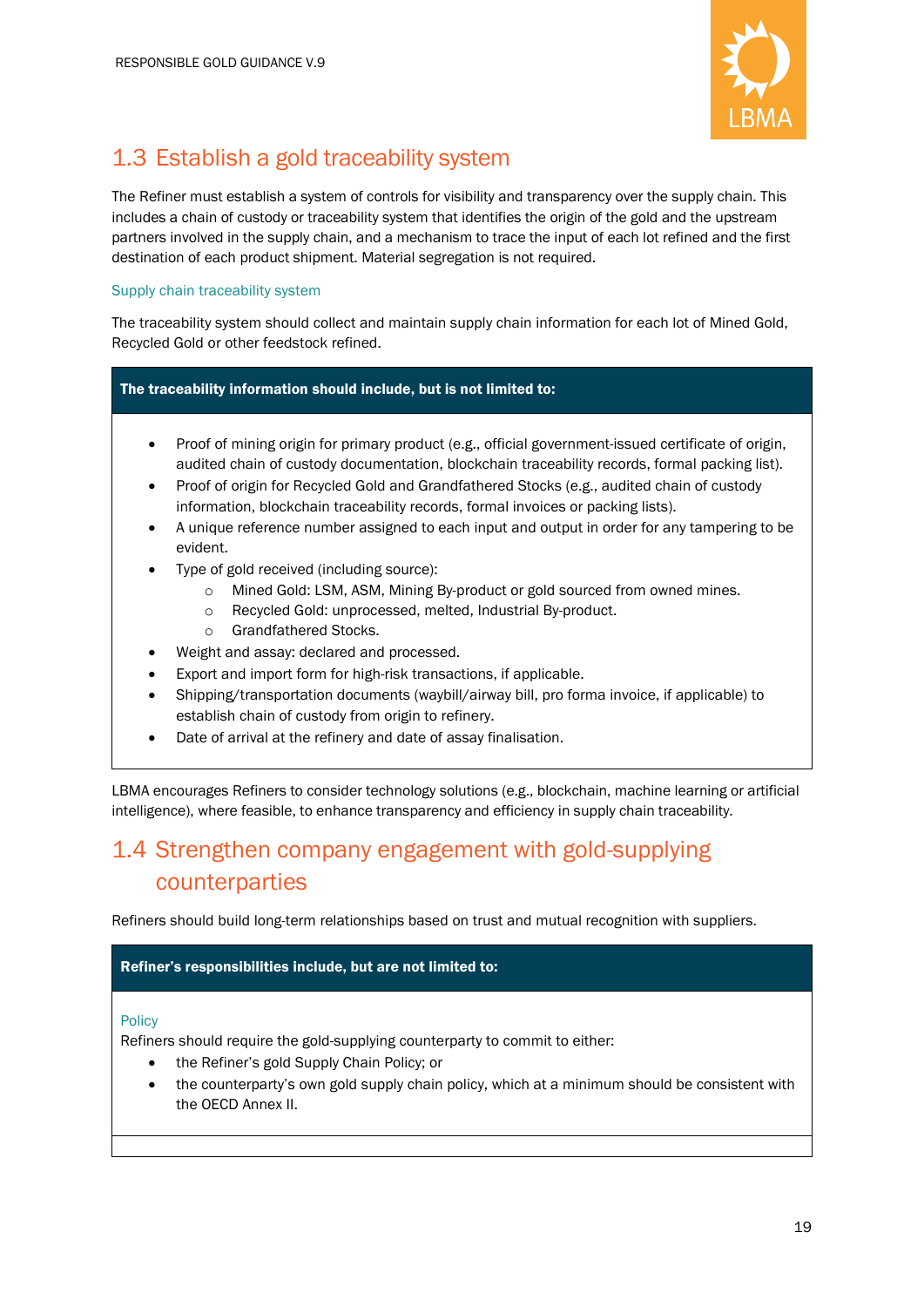

#### **Contracts**

The Refiner's gold Supply Chain Policy or its requirements, or the counterparties' own OECD Annex II aligned gold supply chain policies or requirements, must be incorporated into contracts and/or agreements between the Refiner and its gold-supplying counterparties.

#### Capacity building

Where appropriate, Refiners should assist in establishing processes to promote responsible mining and sourcing practices throughout the supply chain and assist gold-supplying counterparties or prospective suppliers, including legitimate ASM and local traders, in improving their supply chain practices. For example, Refiners should communicate their expectation and provide guidance or share good practices during on-site visits. Refiners may also consult and work together with national and industry authorities, local NGOs, human rights institutions, donor agencies and large-scale mining, etc., to support goldsupplying counterparties.

# <span id="page-19-0"></span>1.5 Establish a confidential grievance mechanism

Refiners must develop a mechanism that allows any employee or external stakeholder (intended user) to voice concerns over the gold supply chain or any newly identified risk. Such mechanisms may be provided directly or through collaborative arrangements with other companies or organisations such as an Industry Programme or Institutionalised Mechanism.[8](#page-19-1)

#### The grievance mechanism should be based on, but not limited to, the following principles:

- Accessible: The mechanism should be known and usable by all intended users without fear of reprisal, and should include considerations for language, literacy, costs, physical location and technology.
- Independent: The mechanism should have a formal and independent oversight structure (e.g., the Refiner's Compliance Department) that ensures parties cannot interfere with fair conduct.
- Respectful: All complaints should be treated seriously and with respect.
- Transparent: The mechanism should have procedures to keep parties informed about the progress of their grievances through each stage and should provide sufficient information to build confidence in its effectiveness and meet any public interest reporting requirements.
- Contribute to continuous learning: The mechanism should provide a source for identifying lessons for improving both the mechanism and preventing future grievance and harm.

<span id="page-19-1"></span><sup>8</sup> LBMA, the RMI and the RJC have collaborated to develop an online cross-industry platform to screen and address grievances linked to smelters and refiners present in global supply chains. It can be accessed a[t www.mineralsgrievanceplatform.org](https://mineralsgrievanceplatform.org/)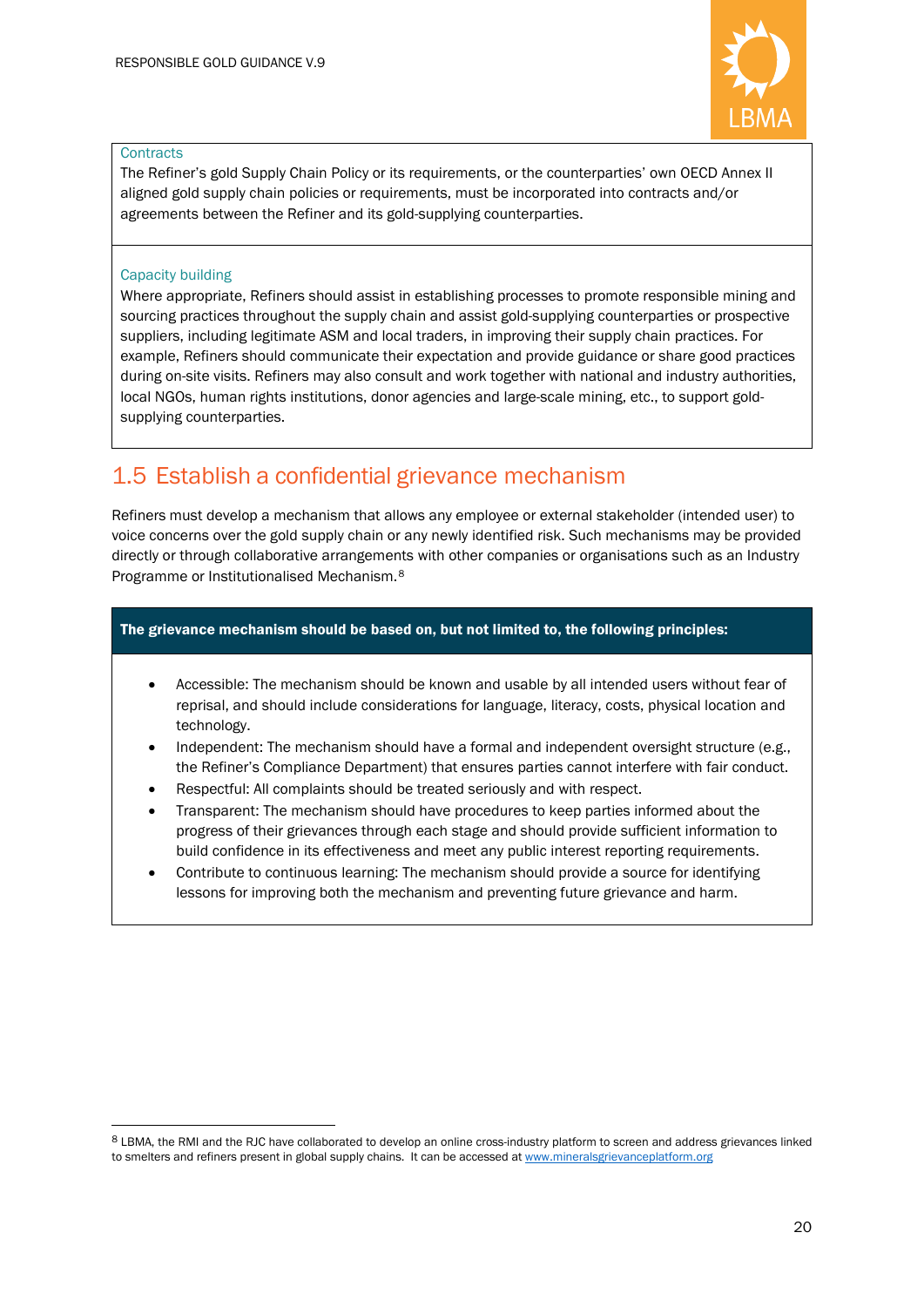

# <span id="page-20-0"></span>Step 2. Identify and Assess Supply Chain Risks

The objective of Step 2 is to identify actual and potential adverse impacts with respect to OECD Annex II and consider adverse ESG factors in the Refiner's gold supply chain. Due diligence is expected to be proportional to the business activities of each Refiner and its supply chains. An integrated due diligence process that considers sourcing from Conflict-Affected and High-Risk Areas (CAHRAs) as well as additional location-, supplier- or type of material-based high risks is considered most effective.

# <span id="page-20-1"></span>2.1 Conduct supply chain due diligence to identify potential risks

Refiners must perform supply chain due diligence following a risk-based approach. This includes mapping the supply chain to identify and assess risks effectively. Due diligence must be undertaken before entering a new business relationship with a gold-supplying counterparty and must continue throughout the relationship.

#### Supply chain due diligence

A risk-based due diligence approach requires an assessment of the location and the supply chain that the gold-bearing material is sourced from as well as the type of gold-bearing material sourced. To identify highrisk supply chains, Refiners should undertake the following measures as a minimum.

#### Location risk identification should include, but is not limited to:

- Determination of the origin of the gold source:
	- o Mined Gold: The location of the mine (LSM and ASM).
	- $\circ$  Recycled Gold: The point in the gold supply chain where the gold is returned to the Refiner or other downstream intermediate processor or recycler.
	- $\circ$  Mining By-product: The point of separation of gold from the mineral base, as provided under the World Customs Organization's Revised Kyoto Convention Annex K.[9](#page-20-2)
	- o Grandfathered Stocks: The determination of origin is not required for stocks with a Verifiable Date prior to 1 January 2012, otherwise origin is the location of the goldsupplying counterparty.
- Determination of the general transportation routing of the gold source from origin to refinery.
- Verification that sourcing from the Country of Origin is not in breach of any international sanctions.
- Verification that the mine site is not located in a World Heritage Site.

<span id="page-20-2"></span><sup>9</sup> World Customs Organization's Revised Kyoto Convention Annex K. E3. / F1.:

<sup>&</sup>quot;… substantial transformation criterion" means the criterion according to which origin is determined by regarding as the country of origin the country in which the last substantial manufacturing or processing, deemed sufficient to give the commodity its essential character, has been carried out."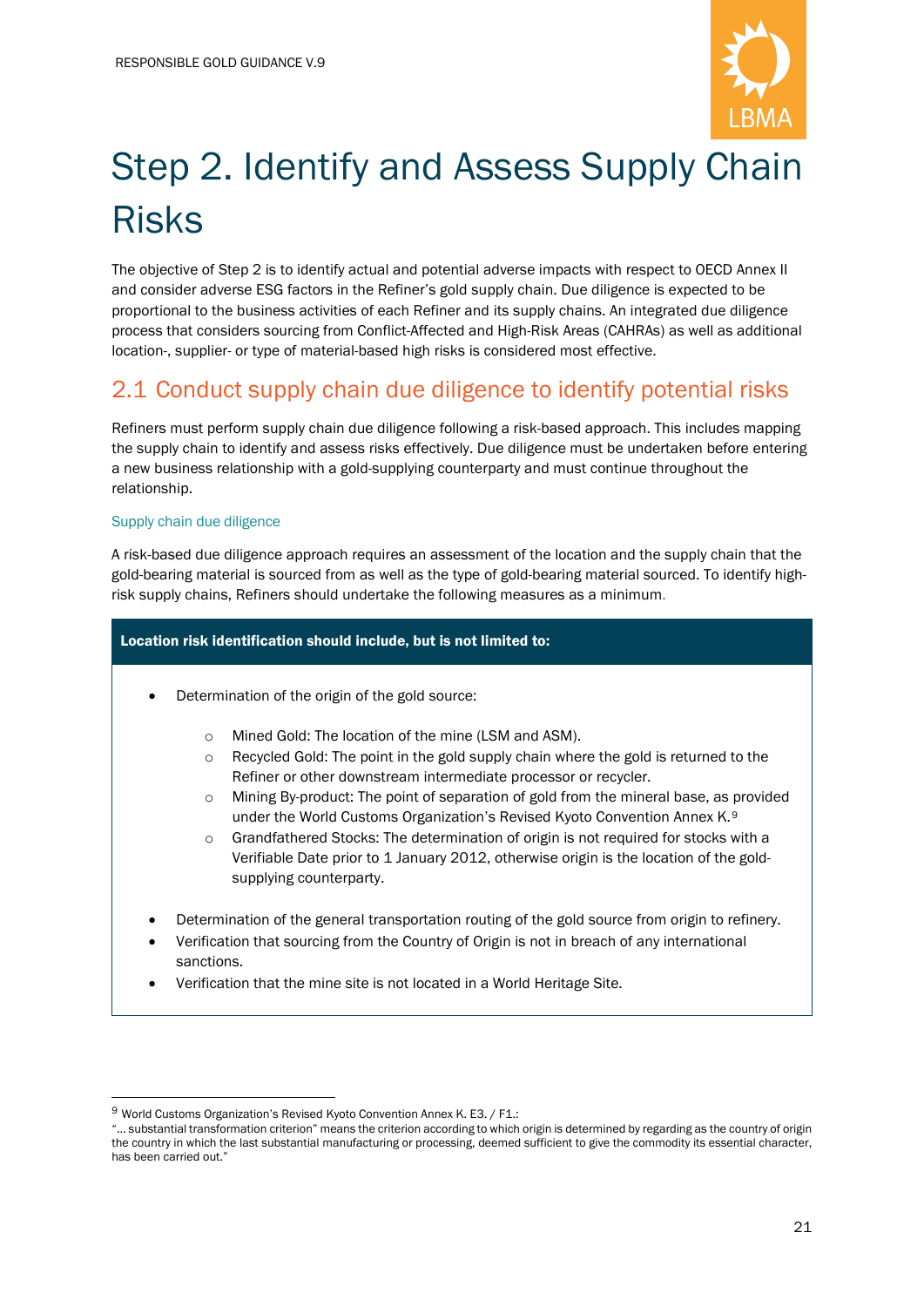

#### Location risk identification should include, but is not limited to:

This location-based risk identification process must include an integrated assessment of all risks outlined in Step 1.1.

Sources of such an integrated assessment must include, but are not limited to:

- Sanctions lists (US, UK, EU, UN, and relevant sanctions lists)
- Dodd Frank s. 1502
- **EU CAHRA list**
- Heidelberg Barometer
- Fragile States Index or equivalent
- UN Human Rights Office of the High Commissioner or equivalent
- Reports (including relevant country reports) by the Financial Action Task Force (FATF)
- Credible market intelligence on high-risk gold centres/transit hubs and on countries where there is a high risk of money laundering.

Refiners should also consider credible market intelligence to cover the risk factors included in Step 1.1, as relevant.

#### Supplier risk identification should include, but is not limited to:

Using the KYC Questionnaire in the Refiners Toolkit:

- Identification and verification of the gold-supplying counterparty's name, physical address, corporate registration and licence information, using reliable, independent source documents, data or information.
- Identification and verification of Ultimate Beneficial Owners (UBOs) (defined as 10% or more ownership) and authorised signatories<sup>[10](#page-21-0)</sup> of the gold-supplying counterparty, using reliable and current government-issued photo identity documents.
- Confirmation that the gold-supplying counterparty and its UBOs are not named on any government lists as wanted money launderers, or as known fraudsters or terrorists.
- Obtaining the gold-supplying counterparty's business and financial details, and information on the purpose and intended nature of the business relationship.

<span id="page-21-0"></span><sup>&</sup>lt;sup>10</sup> Ultimate Beneficial Owners with significant influence over the gold-supplying counterparty and authorised signatories. Not required in the case of companies that are part of a group listed on a stock exchange or for banks with appropriate AML-CFT policies, or governmental authorities.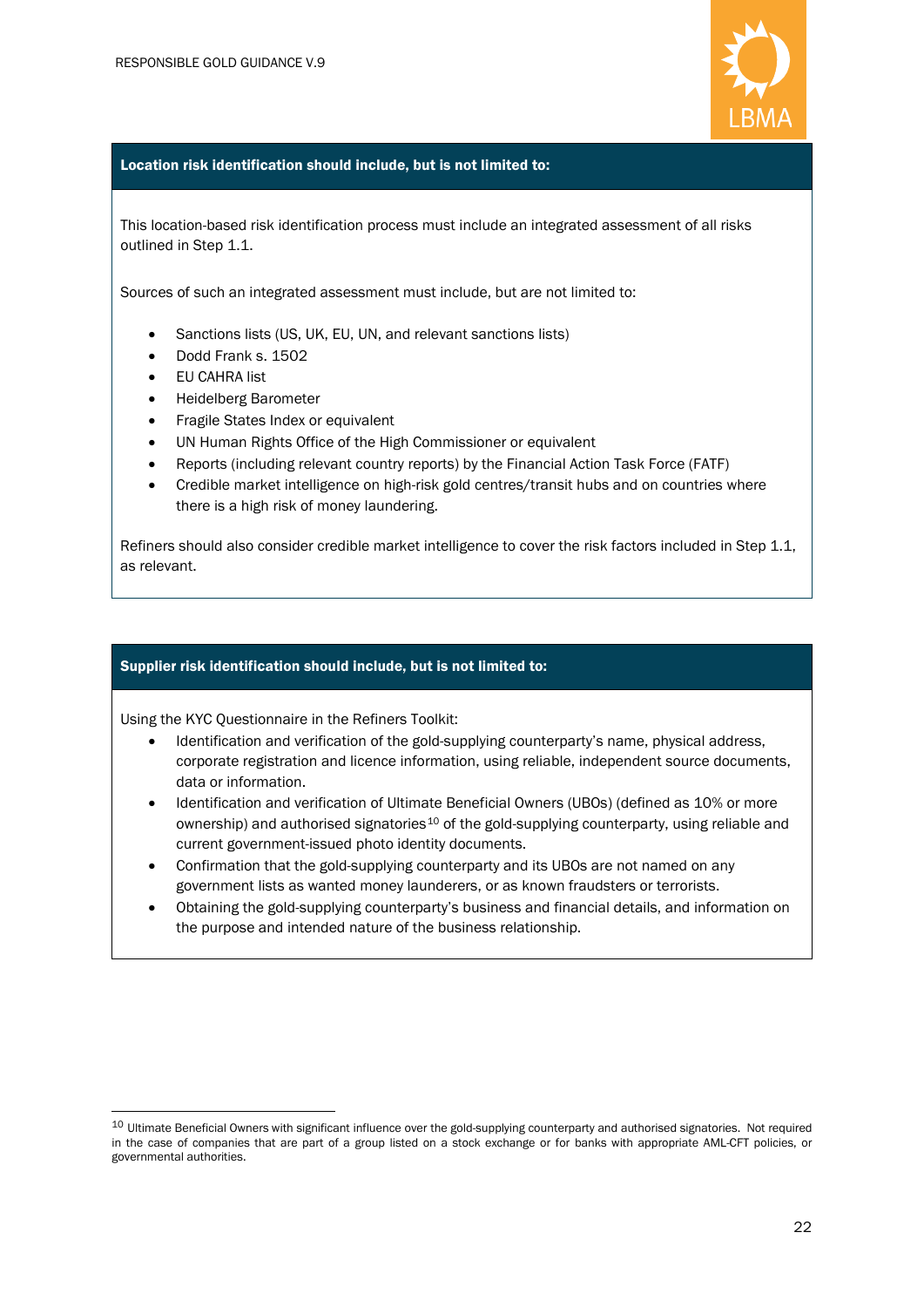

#### Type of material risk identification

Sections below detail additional due diligence measures specific to various types of sourced material and scale of sourcing operations. Refiners should use reasonable and good faith efforts to apply each of the measures described but may determine the extent of such measures on a risk-sensitivity basis depending on the location of the company and transit zones, and the type of company, business relationship or transaction.

Refiners may use independent audit, assurance or certification reports of conformance with recognised responsible sourcing standards (other initiatives) as supporting evidence for all or part of the requirements outlined below. The onus is on the Refiner to determine which aspects of the RGG are being addressed through other initiatives and to ensure residual RGG requirements are appropriately met.

#### Risk identification for Mined Gold from LSM should include, but is not limited to:

Using the KYC Questionnaire for Mined Material in the Refiners Toolkit, identification of risks by obtaining, assessing and, where possible, verifying against publicly available information:

- Import/export gold licence for gold supplying counterparty, if applicable
- Mining practice, including processing and transportation method
- Production data and processing capacity, if available
- Sources of any third-party stock, including that from ASM, on the mine site and controls to appropriately manage these
- Anti-money laundering and terrorist financing policies and practices, where relevant
- Bribery and corruption policies and practices, including payment to government
- Human rights policies and practices
- Environmental policies and practices
- Health and safety policies and practices
- Labour policies and practices, if not already covered through other policies collected
- Community engagement programmes
- Ethics and business integrity policies and practices.

#### Note 1: Risk identification for gold sourced from owned mines

Where Refiners are sourcing from mines within the same corporate group as the Refiner, i.e., owned mines, it is expected that risk-based due diligence is still performed on applicable risks, e.g., management of third-party stock and ESG factors.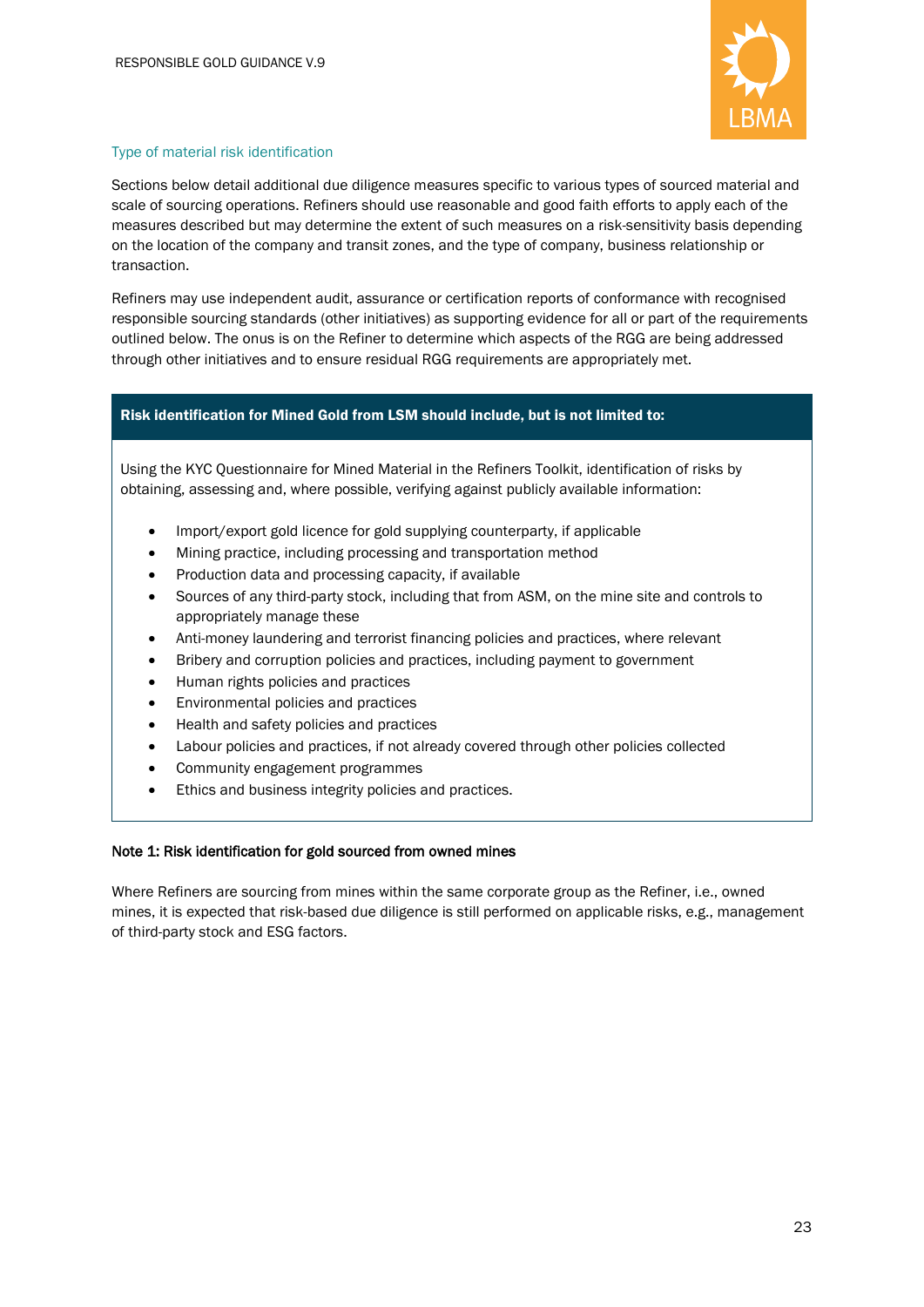

#### Note 2: Risk identification for gold sourced from Mining By-Products

Where Refiners source gold as a Mining By-product, a risk identification assessment should be undertaken along the supply chain up to the smelter where the gold is separated from the base or other metal.

The Refiner will be expected to conduct due diligence on the responsible sourcing policies and practices of the by-product supplying counterparty and assess whether the counterparty has appropriately identified and managed its high-risk supply chains in relation to threat financing risks, at a minimum.

The Refiner may adapt the KYC Questionnaire for Recycled Material to assess the smelter supplying the byproduct, or use audits, assurance or certification reports for other recognised responsible sourcing initiatives (see Recognised Responsible Sourcing Standards), as supporting evidence.

A Refiner that only sources Mining By-product is still subject to an RGG assurance over its policies, processes and systems to manage the risk of false misrepresentations of origin.

#### Risk identification for Mined Gold from ASM should include, but is not limited to:

Using the KYC Questionnaire in the Refiners Toolkit, identification of risks by obtaining, assessing and, where possible, verifying against publicly available information:

- Suppliers of ASM gold sources, including:
	- $\circ$  local artisanal mining team, association or cooperatives (it is not necessary to identify individual diggers)
	- o ore processing plant
	- o aggregators and traders
	- o local gold exporter
- Whether the mining project can be considered legitimate ASM (i.e., legally registered, cooperative-based and/or government-recognised, or central bank supported initiative)
- Mining practice, including extraction, processing and transportation method
- Use, storage and recovery of mercury, and if applicable, impact on the environment and the health of those involved in the production, handling and processing of gold
- Human rights practices and policies to the extent available
- Environmental practices and policies to the extent available
- Health and safety practices and policies to the extent available
- Labour practices and policies to the extent available
- Community engagement practices and policies to the extent available
- Payments to government practices and policies to the extent available.

#### Risk identification for Recycled Gold should include, but is not limited to:

Using the KYC Questionnaire for Recycled Material in the Refiners Toolkit, identification of risks by obtaining, assessing and, where possible, verifying against publicly available information:

- Main markets, products and customer segments of the counterparty
- Profiles of the counterparty's gold and precious metals suppliers
- Types and forms of precious metals sourced by the counterparty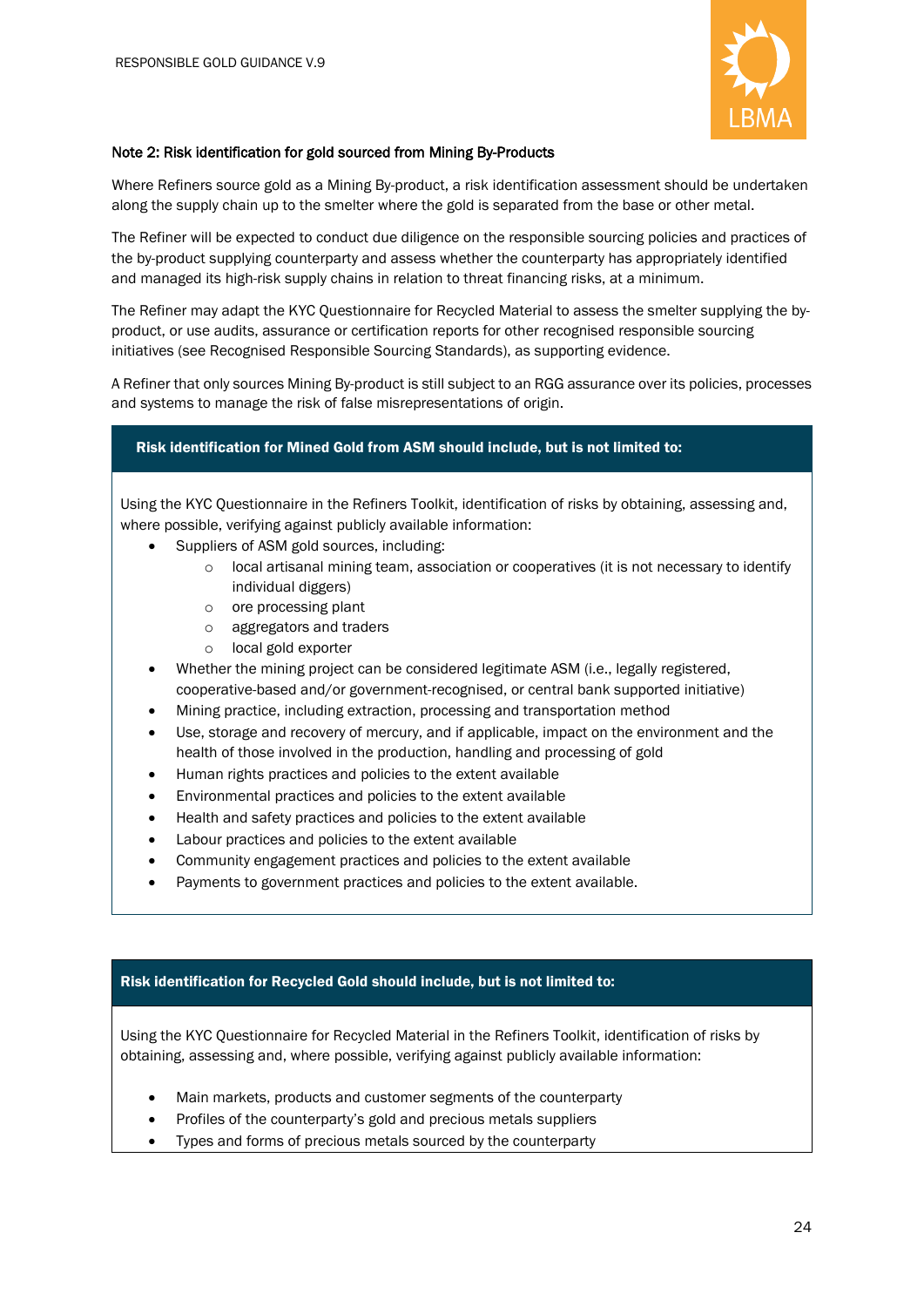

- Country of Origin of gold and precious metals processed by the facility
- Type and location of facilities operated by the counterparty (refining, manufacturing, jewellery production, pawn shops, etc.)
- Import/export licences, if applicable
- Anti-money laundering and terrorist financing policies and practices
- Anti-bribery and corruption policies and practices
- Responsible sourcing policies and processes .

#### Monitoring of transactions

The Refiner should conduct appropriate scrutiny and monitoring of transactions undertaken through the course of the relationship to ensure that the transactions are consistent with the Refiner's knowledge of the supply chain and risk profile. The monitoring of transactions should be undertaken by applying a riskbased approach.

#### Transactions monitoring should include, but is not limited to:

- Checking volumes, types and concentrations of gold-bearing material for consistency with previous shipments
- Monitoring the actual transportation routing for each shipment
- Verifying physical shipment against shipping/transportation documents (assays, weights, serial numbers)
- Confirming that documents and materials are consistent with each other (purchase order, goods receipt, invoice) and with the KYC information (mine capacity, origin, sources).

Where material inconsistencies or suspicions are identified:

- The gold should be physically segregated and secured (until the inconsistencies are resolved)
- An investigation should be undertaken and documented
- Findings should be reported to the Compliance Officer, Board and appropriate authorities, as applicable.

# <span id="page-24-0"></span>2.2 Classify supply chains based on risk profiles

Refiners must determine their own criteria to classify supply chains based on the risk profiles determined during the initial due diligence. Risk classification criteria are expected to incorporate the threat finance and ESG factors stipulated in Step 1.1, and should be regularly reviewed and updated. The following minimum criteria must be considered to determine zero-tolerance and high-risk supply chains.

#### Zero-tolerance supply chains

Where zero-tolerance issues are identified, the Refiner must not enter a business relationship with a goldsupplying counterparty or must terminate an existing relationship immediately. The Refiner must notify LBMA immediately as outlined in Step 5.1.3.

#### Zero-tolerance issues include, but are not limited to: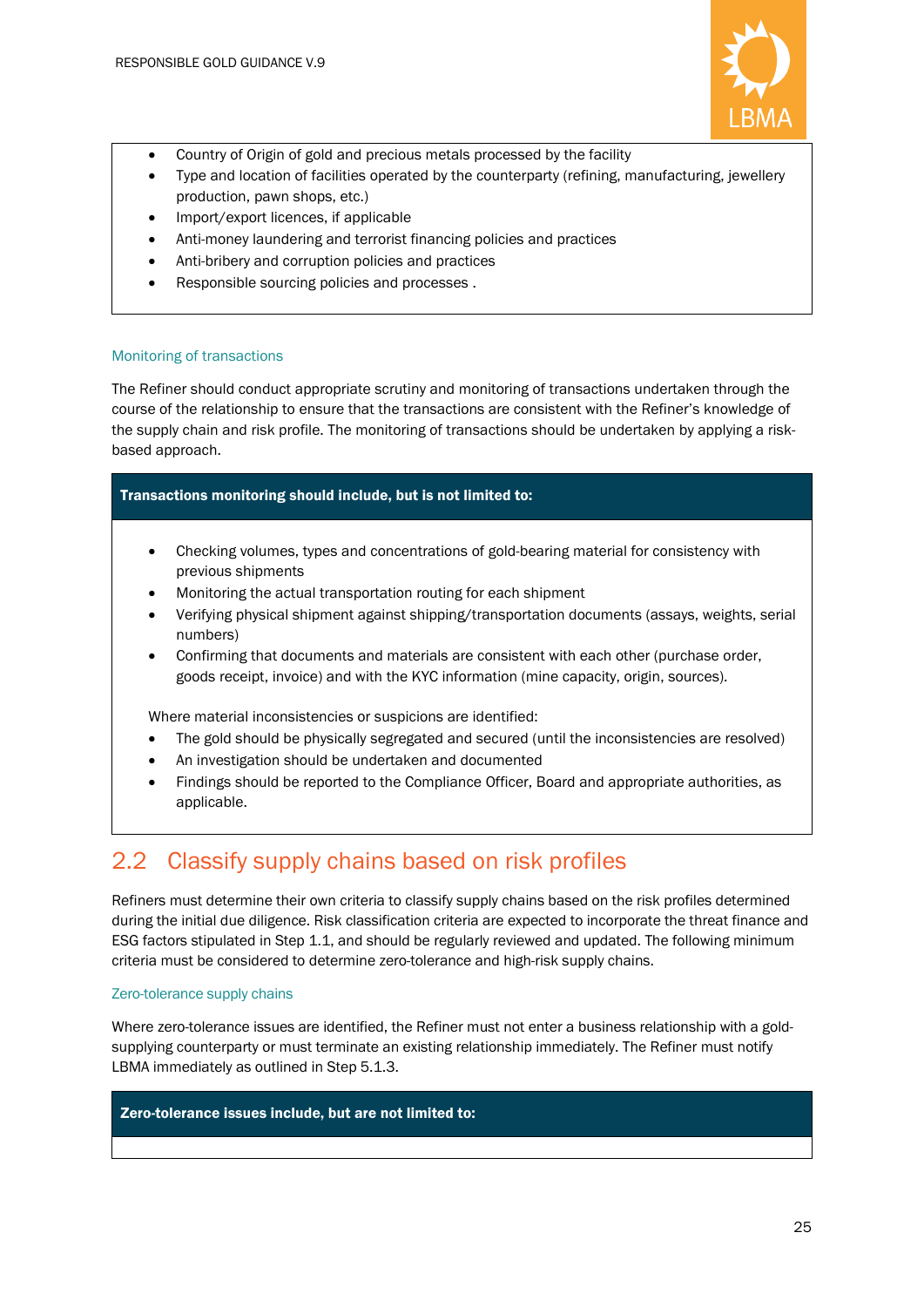

- The Mined Gold is known to originate from areas designated as World Heritage Sites
- The Mined or Recycled Gold is known to be sourced in breach of international sanctions (including but not limited to those of the UN, EU, UK and US)
- The Mined or Recycled Gold supplying counterparty, other known upstream companies or their UBOs are known money launderers, fraudsters or terrorists, or have been implicit in serious human rights abuses, or in direct or indirect support to illegitimate non-state armed groups.

#### High-risk supply chains

Supply chains classified as high risk will trigger Enhanced Due Diligence (EDD).

Mined Gold risk classification

#### High-risk issues for Mined Gold should include, but are not limited to:

For location-based high risks, the Mined Gold:

- Originates from, has transited or has been transported via a Conflict-Affected and High-Risk Area (CAHRA)
- Is claimed to originate from a country through which gold from CAHRAs is known, or reasonably suspected, to transit
- Is claimed to have originated from a country that has limited known reserves, likely resources or expected production levels.

For supplier-based high risks, the gold-supplying counterparty or other known upstream companies:

- Have shareholders, or UBOs, or other gold supplying interests in one of the location-based high-risk criteria
- Have UBOs that are Politically Exposed Persons (PEPs)
- Have activities in a higher-risk business activity such as arms, gaming and casino industry, antiques and art, and sects and their leaders
- Have been known to have sourced gold from a high-risk country in the last 12 months
- Have material discrepancies/inconsistencies in the documentation provided or have refused to provide requested documentation.

For type of material-based high risks, the Mined Gold is:

- Sourced from ASM
- Produced with the use of mercury
- Contributing to catastrophic harm or highly adverse ESG factors, to the extent that the Refiner is able to identify this (e.g., through a record in the public domain or in the Refiner's due diligence file).

#### Recycled Gold risk classification

Risk classification of Recycled Material should be proportionate to the risks identified, with priority given to persons, place and transactions that present higher risk.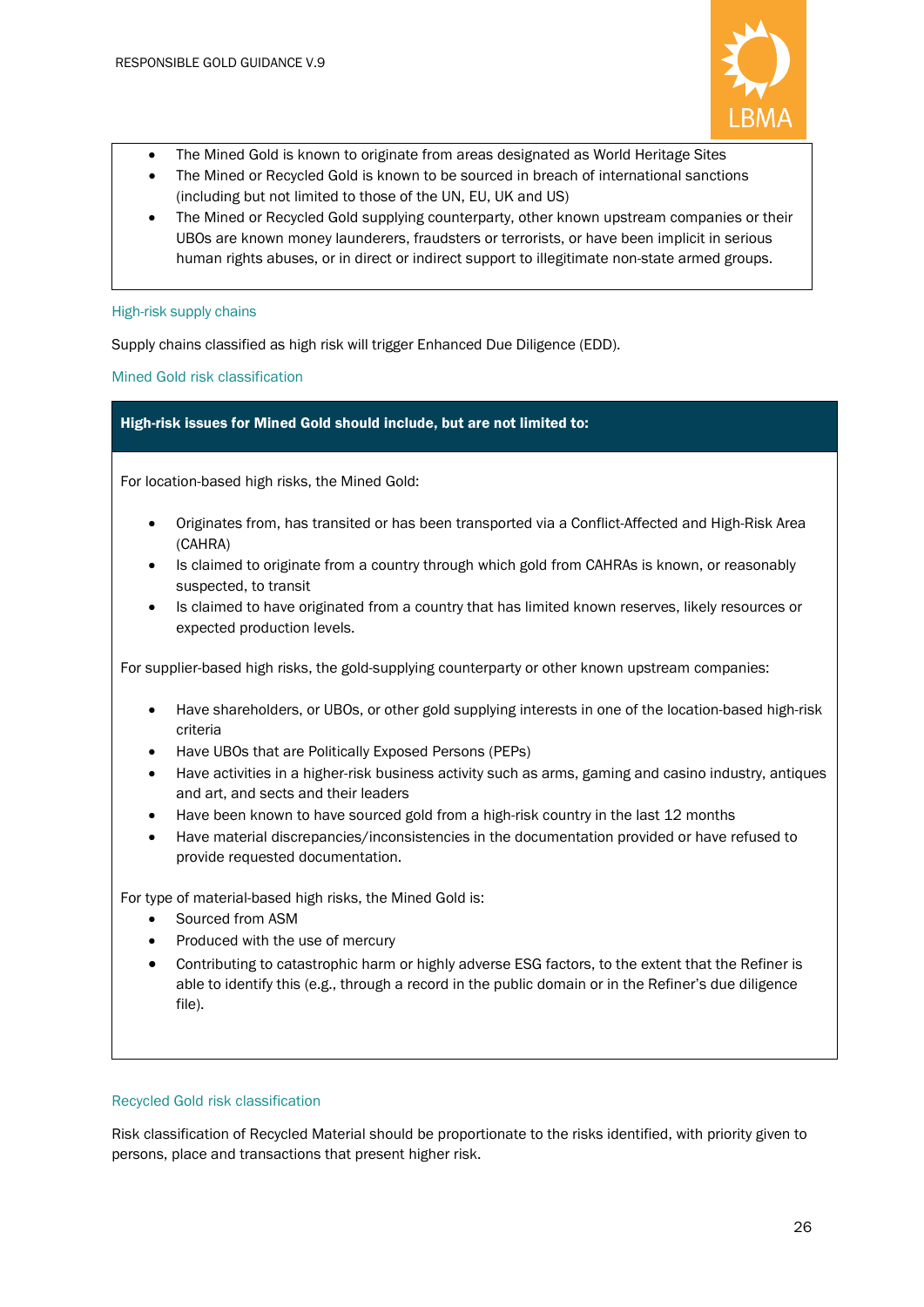

#### High-risk issues for Recycled Gold should include, but are not limited to:

For location-based high risks, the Recycled Gold:

- Originates from, has transited or has been transported via a CAHRA as defined by the Refiner in Step 2.1
- Is claimed to originate from a country through which gold from CAHRAs is known, or reasonably suspected, to transit, and/or is unjustifiably claimed to have originated from a country that has limited exports of gold.

For supplier-based high risks, the gold-supplying counterparty or other known upstream companies:

- Operate in a money laundering high-risk country
- Have shareholders, or UBOs, or other gold-supplying interests in one of the location-based highrisk criteria
- Have UBOs who are Politically Exposed Persons (PEPs)
- Have activities in a higher-risk business activity such as arms, gaming and casino industry, antiques and art, and sects and their leaders
- Have been known to have sourced gold from a high-risk country in the last 12 months
- Have significant unexplained geographic routing from their supplier or counterparty in the supply chain.

For type of material-based high risks, the Recycled Gold is:

• From an Intermediate Refinery or trader with a high-risk supply chain or a trading counterparty sourcing from an Intermediate Refinery with a high-risk supply chain.

# <span id="page-26-0"></span>2.3 Undertake Enhanced Due Diligence measures for high-risk supply chains

Where EDD is triggered, Refiners must undertake an on-site investigation/visit at the location of the gold origin (i.e., mine sites for Mined Gold and the gold-supplying counterparty office for Recycled Gold).

#### The on-site visit should be, at a minimum, but not limited to:

- Aimed at substantiating the documented KYC information
- Focused on investigating threat financing risks, as defined under Step 1.1, and the specific supply chain due diligence findings
- Conducted before any transactions occur or, at the least, within six months of the business relationship commencing
- Conducted by competent employees or independent third-party consultants, who are free of any conflict of interest with the supplier. Everyone conducting an on-site visit must commit to reporting truthfully and accurately
- Consult relevant internal and external stakeholders (for example, local or central authorities, upstream companies, international or civil society organisations, or affected third parties), where applicable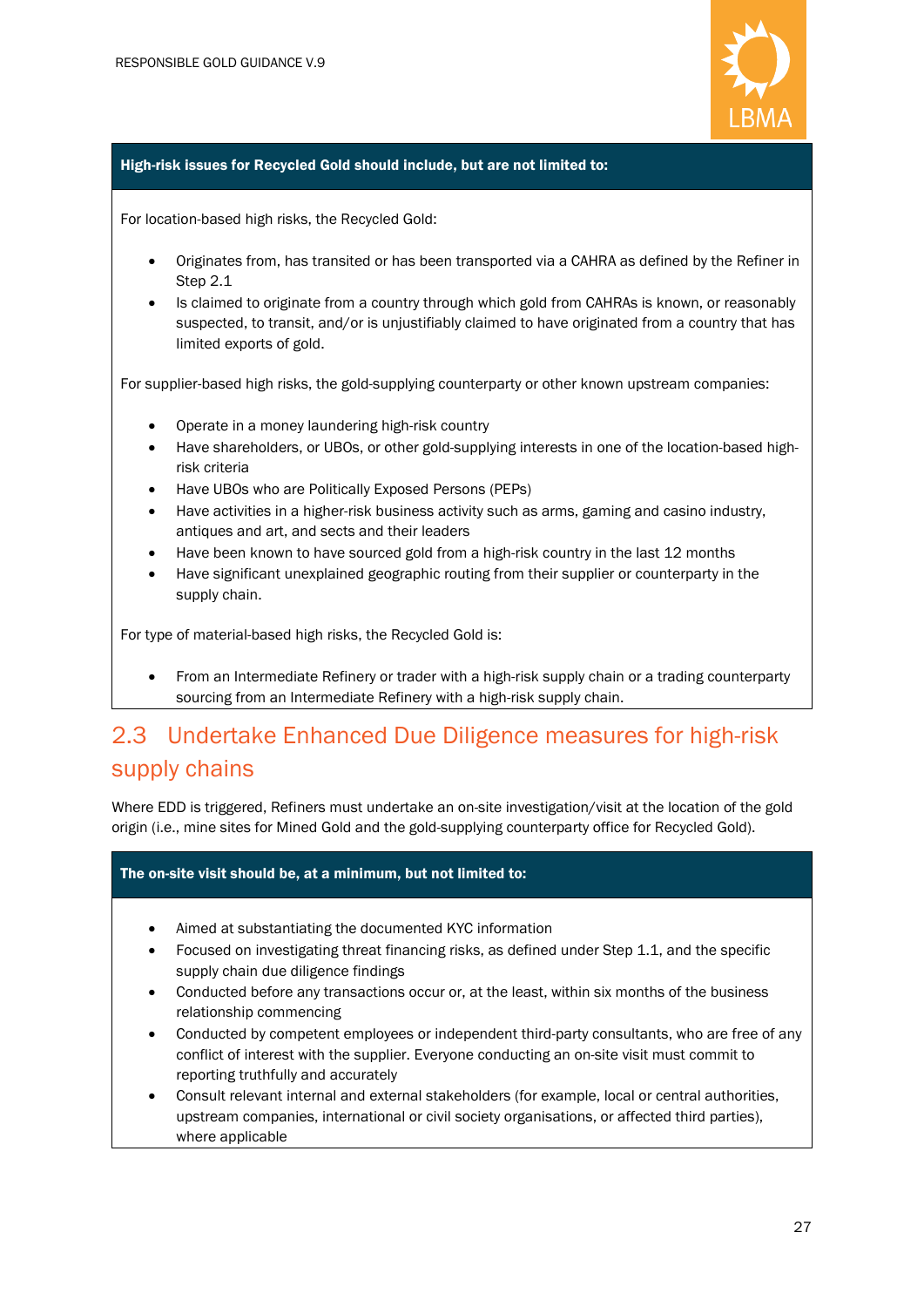

- Fully and accurately documented in the Site Visit Report templates included in the Refiners Toolkit. Refiners choosing to not use the template will be required to justify their position
- Followed up, depending on the number and severity of issues identified and documented in the improvement plans.

Additionally, EDD measures should comprise the following steps based on the type of gold-bearing material received. These measures may be conducted during the on-site visit or remotely, as appropriate.

#### EDD measures for high-risk LSM gold supply chains should include, but are not limited to:

- Proportionate KYC on each company involved in the conflict location-based high-risk supply chain from the mine to the refinery (including gold producers, intermediaries, gold traders and exporters, and transporters).
- Understanding the nature of public or private security services provided at the mine sites and through the supply chain (including the screening and training of security personnel in line with the Voluntary Principles on Security and Human Rights).
- Considering the risks of militarisation of mine sites and transportation routes, and direct or indirect support to illegitimate non-state armed group, or public or private security forces.
- Determination of the risk of any serious human rights abuses committed by any party at mine sites, transportation routes and points where gold is traded and/or exported.
- Estimating the number of Artisanal and Small-Scale Miners (if any) on the producer's concession, and:
	- o confirming their status as legitimate ASM
	- o considering risks of gold from third-party sources unknowingly being introduced into the producer's operations
	- o considering the relationship between producer and ASM actors to identify instances of conflict or tension.
- Complete self-declaration of taxes and royalties compliance, as applicable.
- Understanding payments or compensation made to government agencies and officials, public or private security forces, or other armed groups at all points in the supply chain from extraction onwards, unless prohibited by law.
- Considering compliance with environmental, health, safety, labour, community, business integrity regulations, policies and good practices for issues identified in the initial due diligence.

#### EDD measures for high-risk ASM gold supply chains should include, but are not limited to:

- Proportionate KYC on each company involved in the location-based high-risk supply chain from the ore processing plant or gold aggregator to the Refiner (including cooperatives, gold traders and exporters, and transporters).
- Collecting information on the government, political or military affiliations of ASM suppliers, including any reported instances of affiliation with non-state armed group, or public or private security forces.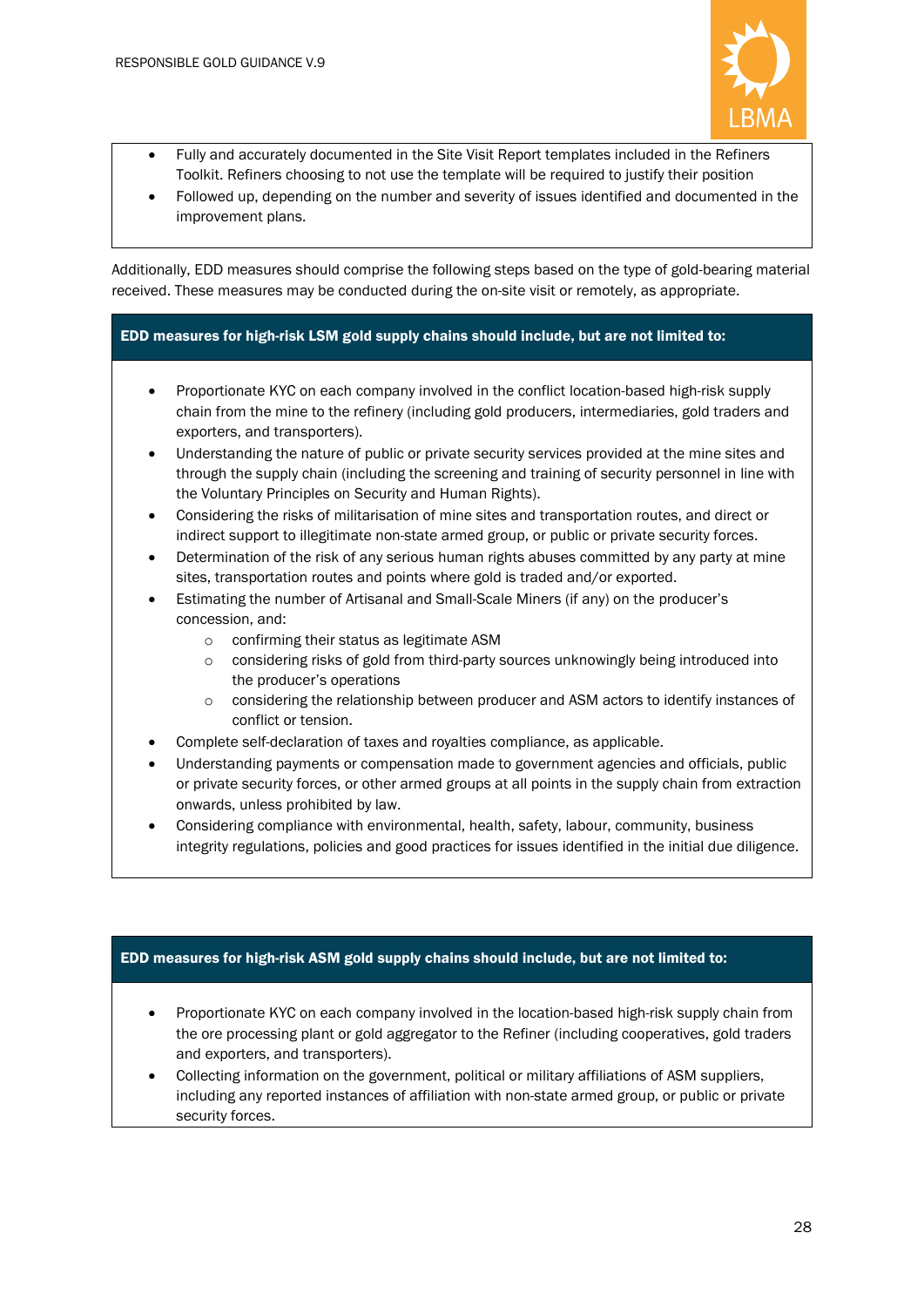

- Collecting evidence of any serious human rights abuses committed by any party at mine sites, transportation routes and points where gold is traded and/or exported.
- Considering the militarisation of mine sites and transportation routes, and the risk of direct or indirect support to illegitimate non-state armed group, or public or private security forces.
- Considering any conflict or tensions in the relationship between LSM and ASM.
- Considering the risk, suspicions or reports that gold from other sources is being unknowingly introduced into the gold supply chain and/or fraudulently represented.
- Considering the storage, handling and usage of mercury, and the impacts on the environment and workers' health.
- Evaluating the appropriateness of other ESG risk management practices pertaining to issues identified in the initial due diligence.
- Understanding payments or compensation made to government agencies and officials, public or private security forces, or other armed groups at all points in the supply chain from extraction onwards, unless prohibited by law.

#### EDD measures for high-risk Recycled Gold from Intermediate Refiners should include, but are not limited to:

- An independent Assurance Report on the Intermediate Refiners' responsible sourcing practices on a comply or explain basis. The assurance should:
	- o include conformance with an OECD aligned responsible sourcing scheme
	- o be commissioned by the Intermediate Refiner
	- $\circ$  be completed before the start of a new business relationship or within a reasonable timeframe<sup>[11](#page-28-0)</sup> of the Refiner implementing this Guidance
- The identity of the UBOs of the Intermediate Refiners.

<span id="page-28-0"></span><sup>&</sup>lt;sup>11</sup> Existing suppliers will have until July 2023 to commission the assurance.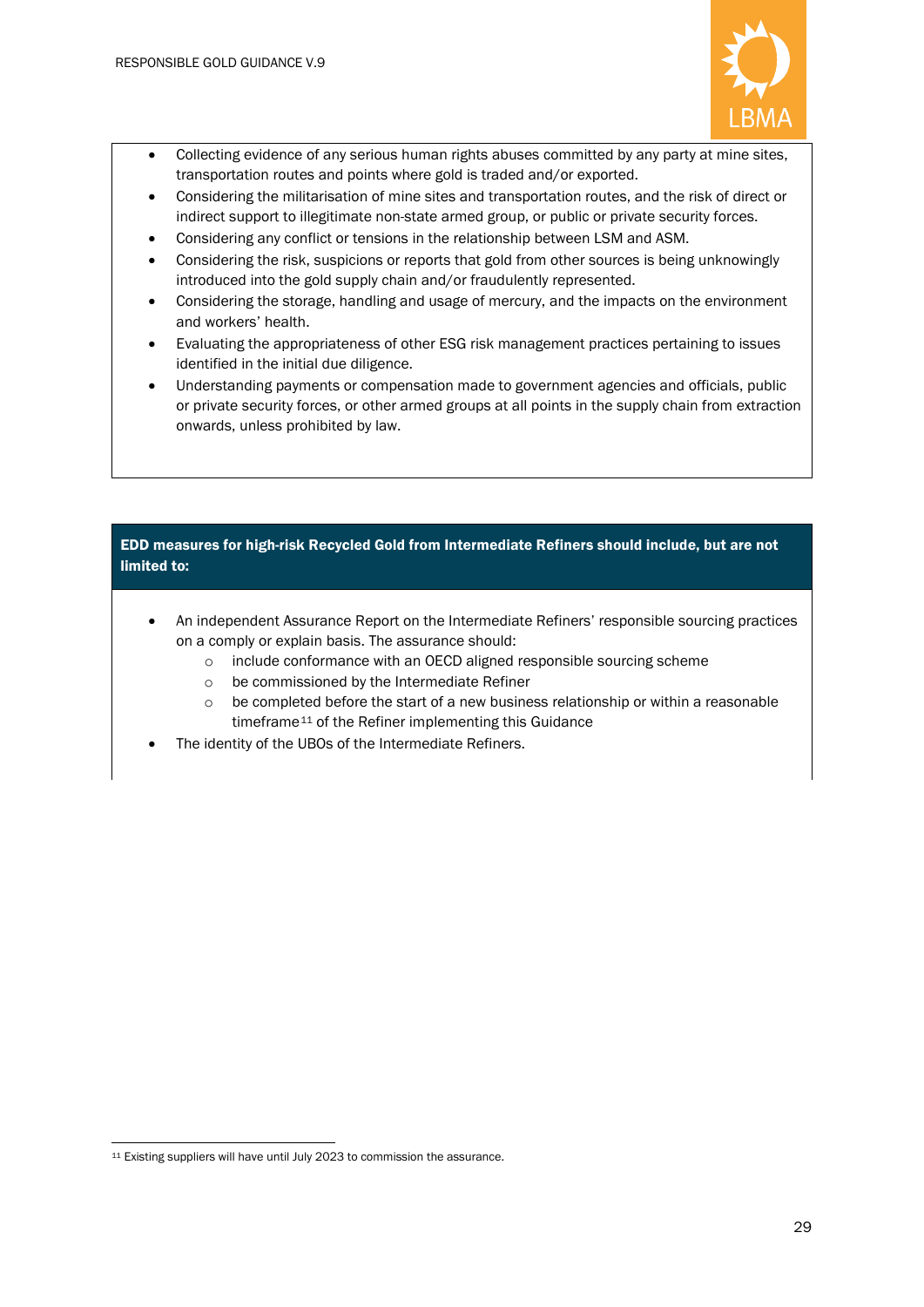

#### Note 3: EDD measures for gold sourced indirectly from Intermediate Refiners

Refiners sourcing Recycled Gold indirectly from Intermediate Refiners (e.g., through trading companies) should:

- use best efforts to identify the Intermediate Refiners; and
- review the due diligence to check whether red flags have, or reasonably should have been, identified in the Intermediate Refiners' supply chains.

Where high risks are identified, the Refiner should:

- determine whether the Intermediate Refiner's due diligence processes are audited against an OECD aligned responsible sourcing scheme; and
- apply risk management strategies in accordance with Step 3, where the Intermediate Refiner's due diligence practices have not been audited or where any medium-risk or high-risk audit non-conformances have been identified.

Where no high risks have been identified, no additional due diligence is required on the material. If the Refiner is unable to identify the Intermediate Refiners, risk management procedures should be applied.

#### EDD measures for high-risk Recycled Gold from other sources should include, but are not limited to:

- Checking government watchlist information for each company located in high-risk locations for Recycled Gold and involved in the supply chain from the counterparty to the refinery (including transporters).
- Interviews with select management and site personnel to determine and corroborate the supply chain due diligence practices, purchasing, and anti-money laundering and counter-terrorist financing procedures.
- Considering the counterparty's competence and capacity for supply chain due diligence proportionate to risk.
- Considering the appropriateness of the counterparty's risk classification methodology.
- Assessment of due diligence records to confirm that procedures are being undertaken as per the counterparty's supply chain due diligence policy with due considerations for commercially sensitive information.
- Assessment of on-site visit methodology to the counterparty's high-risk supply chains, with due consideration for commercially sensitive information.

The Compliance Officer and/or the Board Committee should approve each new supply chain initially assessed as high-risk and should revisit each year the decision whether to continue with these business relationships or not.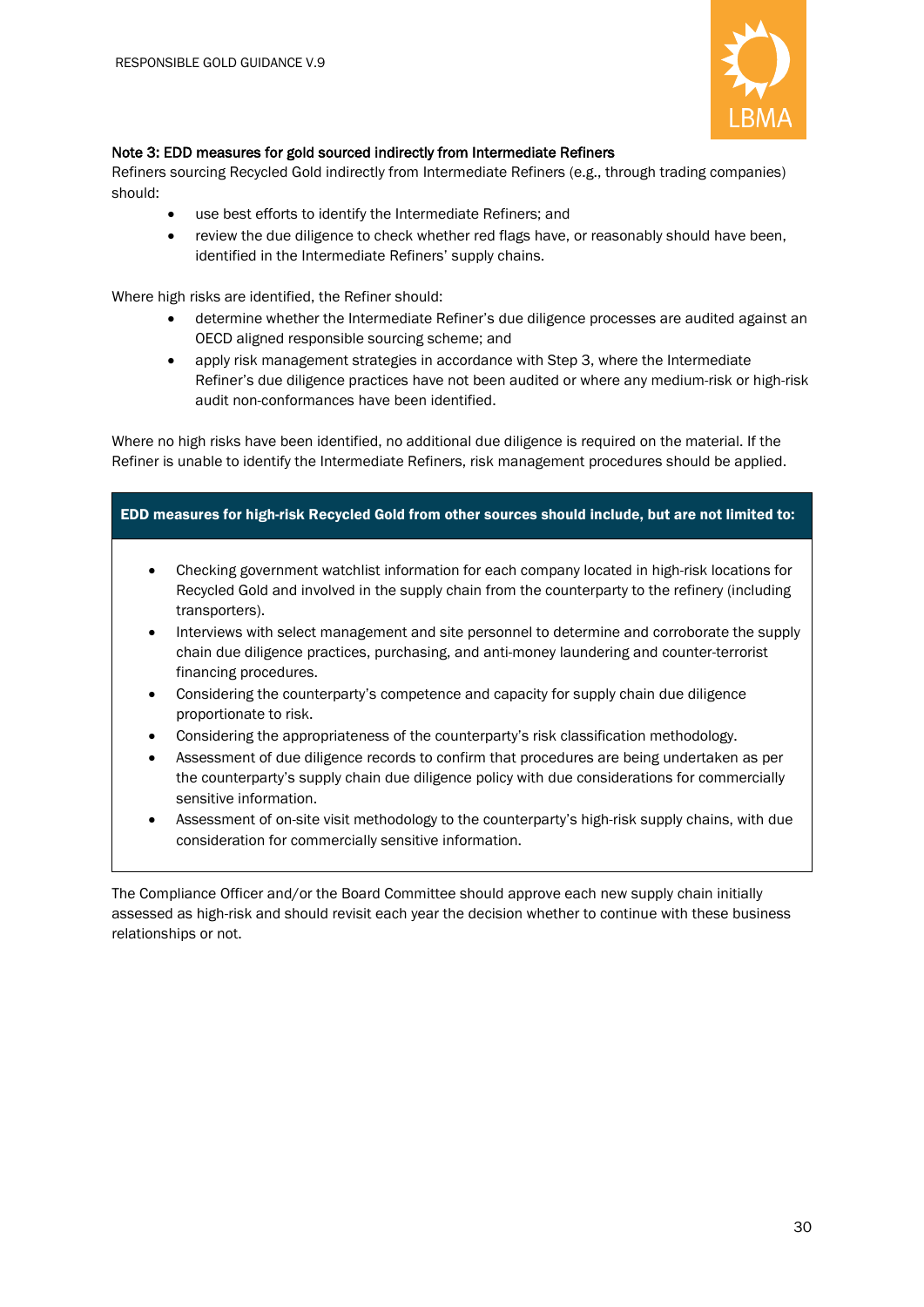

# <span id="page-30-0"></span>Step 3. Design and Implement a Management Strategy to Respond to Identified Risks

The objective of Step 3 is to evaluate and respond to the identified risks in Step 2 to prevent or mitigate adverse impacts. Where appropriate, Refiners should seek to exercise leverage and enhance supplier engagement to address the risk most effectively. Refiners should also enhance their own systems of information collection and transparency. Where known risks or founded suspicion of upstream suppliers sourcing from or linked to any party committing zero-tolerance or high-risk abuses are identified, the Refiner must immediately cease or suspend engagement with the counterparty.

# <span id="page-30-1"></span>3.1 Devise a risk management strategy for the identified risk

Refiners must determine their own risk management strategies based on internal risk appetite and processes. However, the following minimum criteria must be considered for risk management.

#### Terminate relationship

The Refiner should immediately stop refining gold where its EDD concludes that there are known instances of:

- Money laundering
- Terrorist financing
- Serious human rights abuses
- Direct or indirect support to illegitimate non-state armed groups
- Fraudulent misrepresentation of the origin of minerals.

The Refiner should report such instances to the appropriate authorities and to LBMA, where applicable, and in accordance with local and international legal requirements.

#### Suspend relationship

The Refiner should suspend refining gold where its EDD concludes that:

- There is a founded suspicion of:
	- o money laundering
	- o terrorist financing
	- o serious human rights abuses
	- o direct or indirect support to illegitimate non-state armed groups
	- fraudulent misrepresentation of the origin of minerals
- There are reported catastrophic ESG impacts as defined in the Refiner's classification criteria.

Refining may resume once additional information/data refuting the preliminary suspicions or a timely and appropriate response to addressing the ESG impacts has been obtained from the supplier. This should be approved by the Compliance Officer and/or the Board Committee.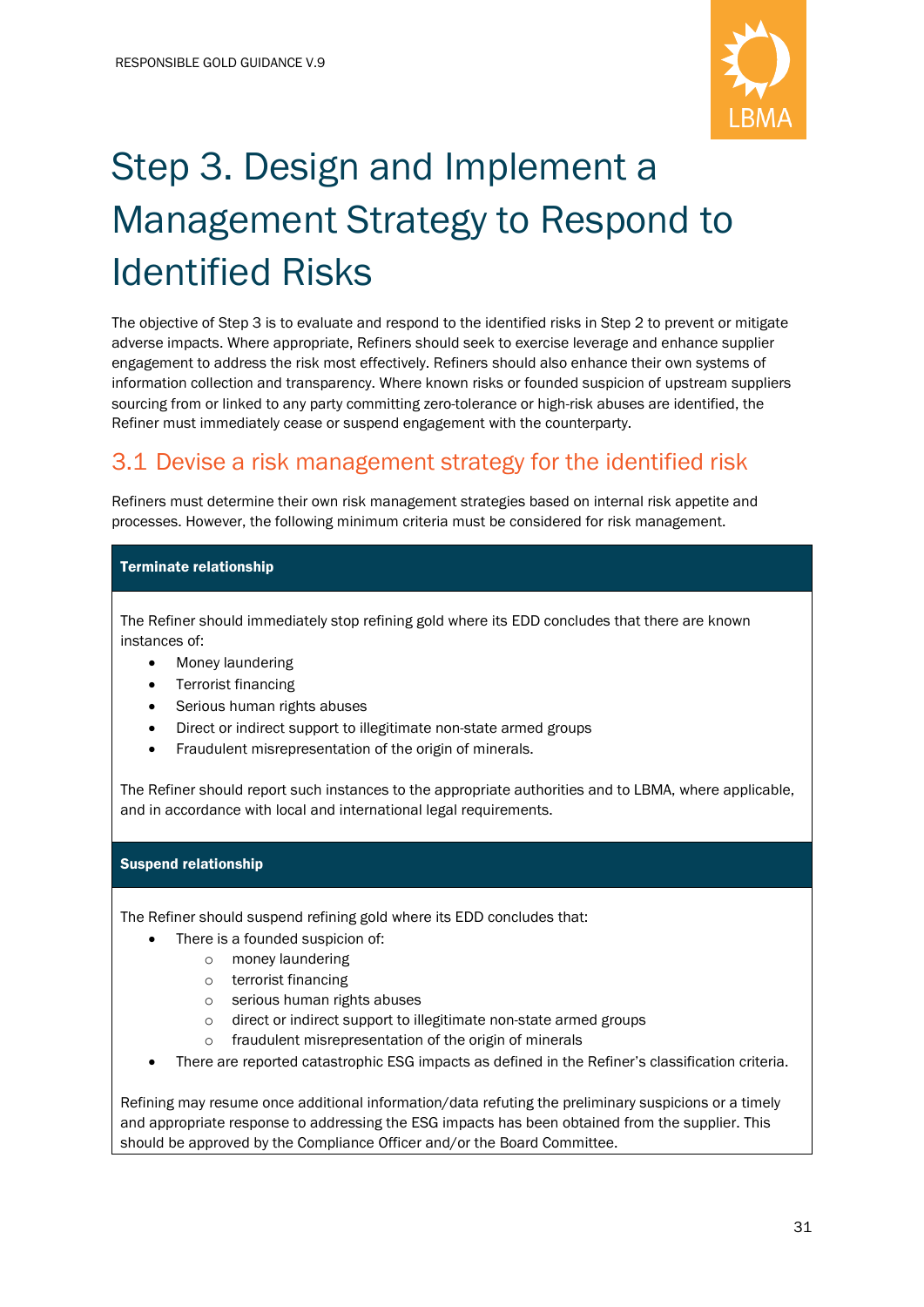

#### Continue relationship with improvement plan

Refiners may continue to refine gold where the EDD is not fully satisfactory, or where it concludes that the counterparty is using reasonable and good faith efforts despite instances of:

- **Bribery**
- Non-fraudulent misrepresentation of the origin of minerals
- Non-compliance with taxes, fees and royalties due to government
- Material breaches of environmental, health, safety, labour and community-related local legislation, and/or ESG risks that have the high likelihood to result in highly adverse impacts.

In this case, the Refiner should require the counterparty to adopt an improvement plan which is:

- Devised with the Refiner's input and engagement
- Clearly documented, including performance objectives and quantitative and/or qualitative performance measurement indicators
- Approved by the Compliance Officer and/or the Board Committee.

### <span id="page-31-0"></span>3.2 Monitor the improvement plan

Where Refiners decide to continue relationships as counterparties implement an improvement plan, the principles of good faith efforts to make meaningful improvements in the supply chain must be adopted. The risk management strategies must include measurable steps to be taken by the counterparty, performance monitoring, periodic reassessment of risk and regular reporting to the Board Committee, as applicable.

#### Improvement plan monitoring

The risk monitoring strategy should at a minimum:

- Identify significant and measurable improvements towards eliminating the risk within six months from the adoption of the improvement plan.
- Define additional measures in a revised improvement plan based on the progress achieved within the first six months.
- Formally assess performance to determine that measures have been properly undertaken by the deadline (e.g., through independent audits, a follow-up on-site visit or remote review, as appropriate).

To facilitate monitoring activities, Refiners should, as appropriate:

• Consult relevant stakeholders such as local or central authorities, upstream companies, international or civil society organisations, and affected third parties.

After the six-month time frame, Refiners should consider:

- Suspending the relationship where limited or no measurable improvement can be demonstrated, until the supplier responds to the improvement plan; or
- Terminating the relationship after failed attempts at risk mitigation and performance improvement.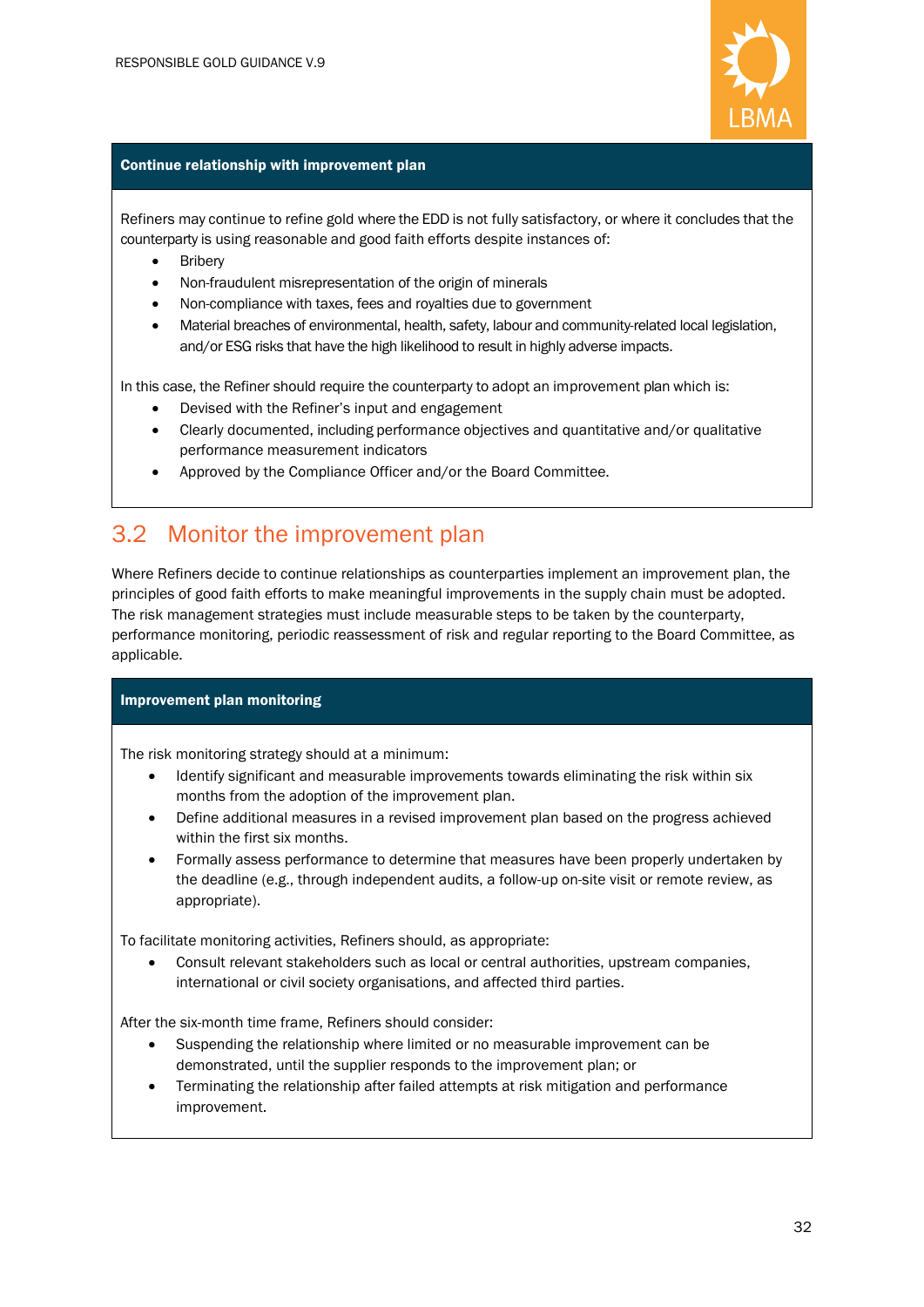

The Compliance Officer and/or the Board Committee should frequently revisit the decision to continue with business relationships under the risk mitigation strategy (i.e. annually, at a minimum).

# <span id="page-32-0"></span>3.3 Report findings to the Board Committee

The Board retains ultimate control and accountability for the gold supply chain. Actual and potential risks identified in the supply chains and proposed risk management strategies must be communicated to the Board Committee.

The Board should at a minimum receive information on the following:

- Relevant statistics on high-risk supply chains
- Counterparty under risk mitigation strategies and status of risk mitigation strategies
- Reports on the progress and effectiveness of improvement plans.

# <span id="page-32-1"></span>3.4 Continuously monitor adequacy of risk management strategies

Supply chain due diligence is a dynamic process and requires ongoing risk monitoring. After implementing a risk management strategy, Refiners should assess if Step 2 of this Guidance should be repeated or, for instance, if another on-site visit is required. Any changes in the supply chain may require the Refiner to repeat some due diligence steps to ensure effective management of risk.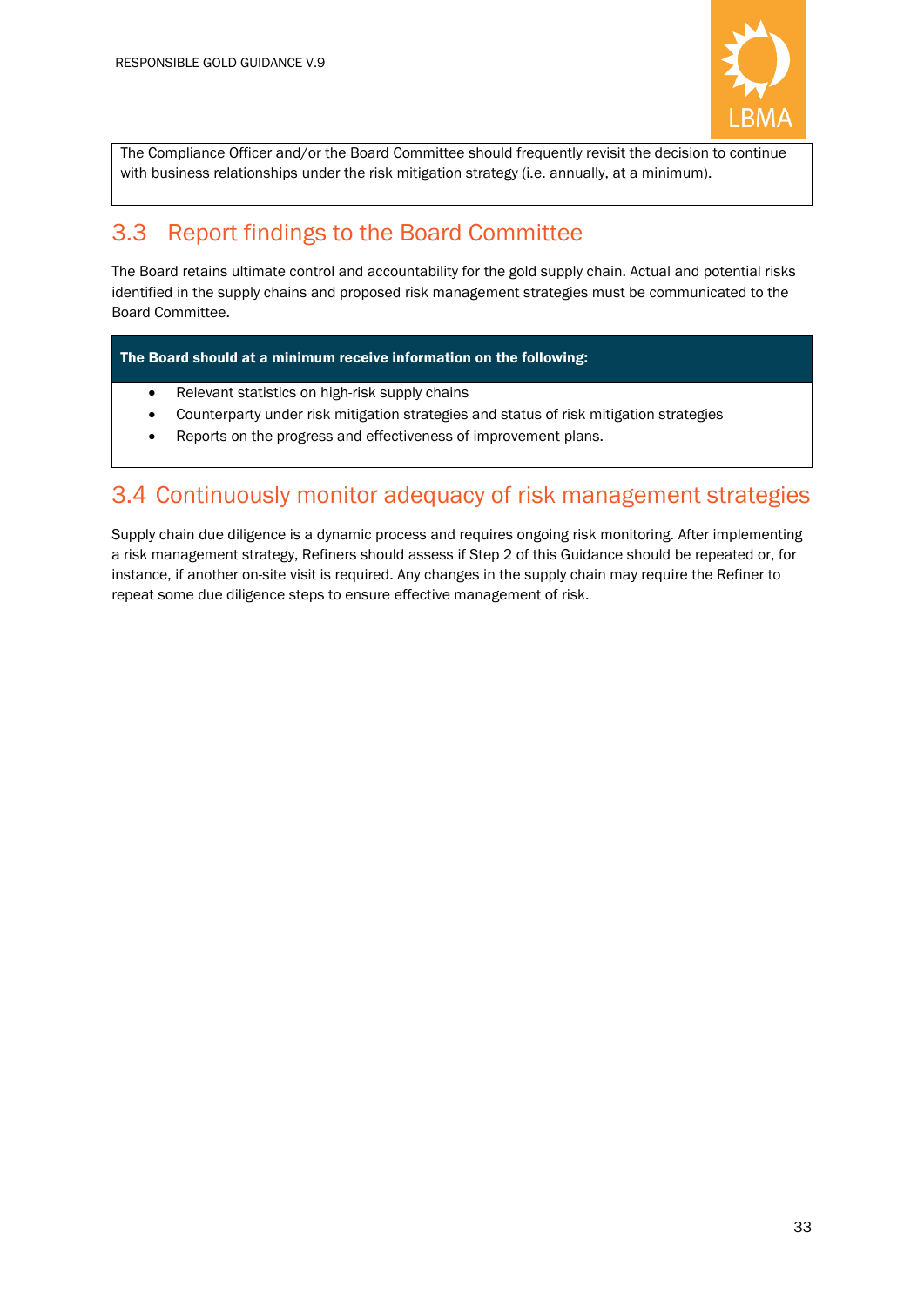

# <span id="page-33-0"></span>Step 4. Obtain Independent Third-Party Assurance on Supply Chain Due Diligence Practices

The objective of Step 4 is for Refiners to have their supply chain due diligence policies and processes, applicable to each gold refinery, independently assured by an LBMA approved Assurance Provider. The independent assurance provides the Board, LBMA and external stakeholders with the comfort that the Refiner's supply chain due diligence policies and processes are appropriately designed, and are effectively operating to meet the objectives of the RGG and to protect gold supply chains against the material threat of finance risks and ESG factors.

### <span id="page-33-1"></span>4.1 Assurance requirements

#### Assurance Provider independence and competency

The Board Committee is responsible for the approval of a third-party Assurance Provider, and must ensure that it is independent of the organisation and has the requisite competencies, experience and capacity to carry out the engagement. LBMA has aligned assurance independence requirements to the EU mandatory audit firm rotation<sup>[12](#page-33-2)</sup> and Refiners must rotate Assurance Providers every ten years on a comply or explain basis, subject to LBMA approval. Where audit firm rotation is not a viable option, the Refiner should at a minimum rotate the Assurance Partner responsible for signing off on the engagement.<sup>[13](#page-33-3)</sup>

LBMA undertakes a rigorous Assurance Provider approval and monitoring process, and Refiners must select an Assurance Provider from the Approved Service Providers List (available on [www.lbma.org.uk\)](http://www.lbma.org.uk/).

#### Assurance objective

The Assurance Provider is expected to express a conclusion on whether the Refiner's annual reporting (refer to Step 5 of this Guidance) fairly describes the Refiner's activities and on the Refiner's management's overall conclusion on meeting the objectives of the RGG. It is designed to enhance the intended users' degree of confidence in the Refiner's public Compliance Report and the confidential Country of Origin Annex.

Refiners must grant Assurance Providers the requisite access to relevant sites, personnel, documentation (including previous years' management reports) and data in order for them to perform their duties.

#### Assurance standards.

LBMA will only accept an assurance engagement performed in accordance with the ISAE 3000 revised assurance standard. A reasonable level of assurance should be carried out in year one of implementation or appointment of new Assurance Provider. Refiners may select a limited level of assurance for the next two years only if medium-risk or high-risk, or indeed zero-tolerance non-conformances are not identified during the reasonable or limited assurance engagements. Reasonable assurance is mandated every three years; however, Refiners may choose this level of assurance each year. The required assurance frequency

<span id="page-33-2"></span><sup>12</sup> EU Statutory Audit Reform Directive 2014/56/EU3 and Regulation 537/2014

<span id="page-33-3"></span><sup>&</sup>lt;sup>13</sup> The ten-year audit period begins on 1 January 2022. Rotated assurance firm or partner may be re-engaged after a period of ten years.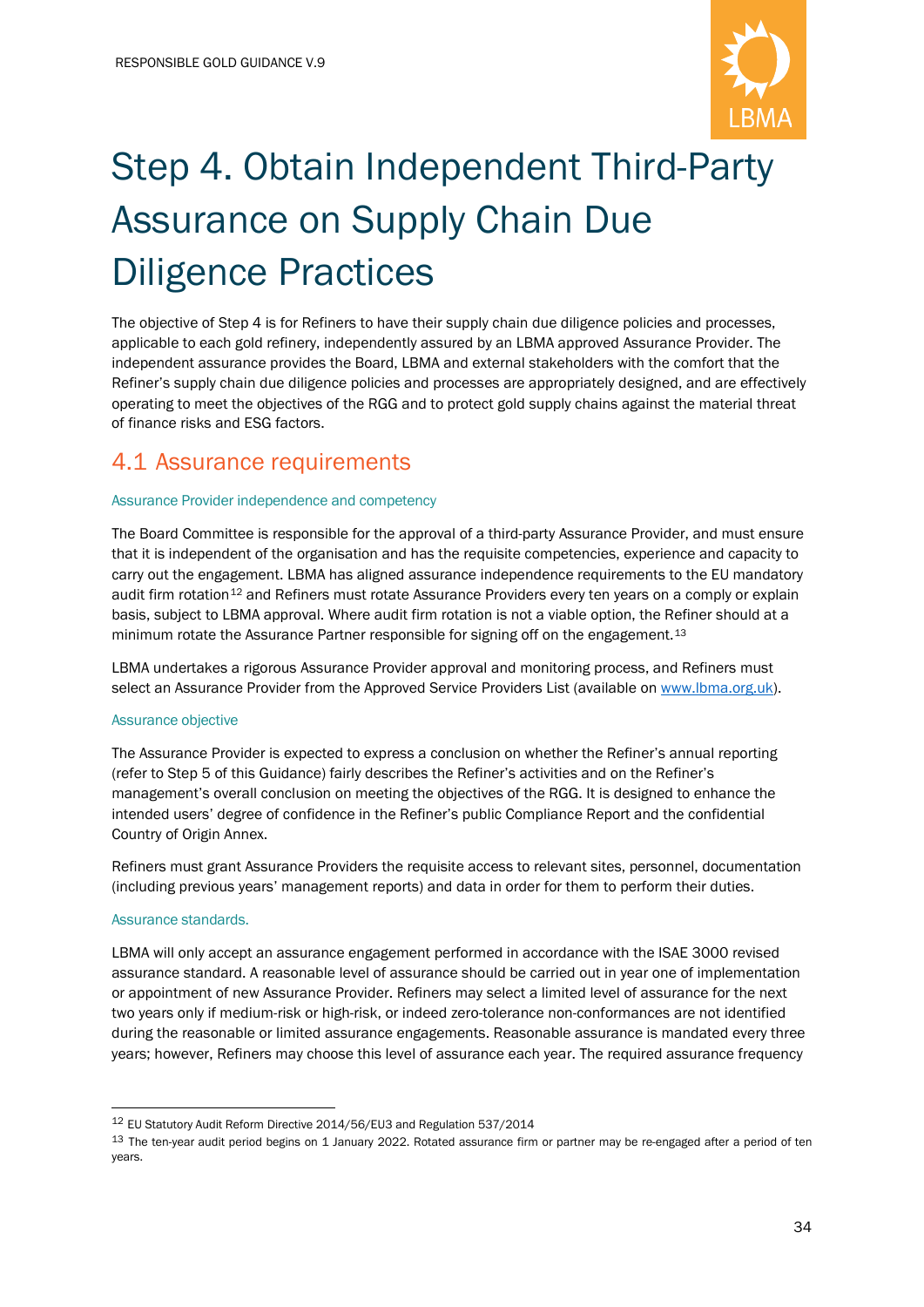

should increase if instances of non-conformance are identified or if there is a significant change of circumstance in the Refiner's supply chain.

LBMA has prepared detailed Third-Party Assurance Guidance for the application of ISAE 3000 to this type of engagement (which is available o[n www.lbma.org.uk\)](http://www.lbma.org.uk/). Refiners should consult this document to support their preparation for the assurance engagements.

#### Assurance period

Assurance of the Refiner's conformance to the RGG is required on an annual basis (in accordance with the assurance standards section above) within three months of its financial year end and should cover the supply chain due diligence activities over a 12-month reporting period.

#### Assurance deliverables

The assurance deliverables should include three key reports, as described below:

#### 1. Independent Assurance Report on the Refiner's Compliance Report (Public)

This report is addressed to the Refiner's Board of Directors and states the Assurance Provider's conclusion on the Refiner's Compliance Report. This Assurance Report must be publicly disclosed alongside the Refiner's Compliance Report, or it should be made clear how it can be accessed by intended users.

#### 2. Independent Assurance Report on the Refiner's Country of Origin Annex (Confidential)

This report is also addressed to the Refiner's Board of Directors and states the Assurance Provider's conclusion on the information included in the Country of Origin Annex. As the Country of Origin Annex is a private document, the corresponding Assurance Report will also be a private report for the Refiner and LBMA. It may be shared with other stakeholders at the Refiner's discretion.

#### 3. Report to Refinery Management (Confidential)

A report issued by the Assurance Provider to the Refiner's management is the formal mechanism for communicating the detailed findings of the assurance engagement to the Refiner. This is a private document for the Refiner and LBMA. It may be shared with other stakeholders at the Refiner's discretion.

#### Note 4: Consistency in assurance deliverables

Assurance Providers are expected to ensure sufficient transparency and consistency in the information presented in both the Refiner's reporting and the assurance deliverables to meet the users' needs. For example:

• For an unqualified Assurance Report, the Compliance Report cannot conclude full compliance with the RGG when medium-risk and high-risk assurance non-conformances have been raised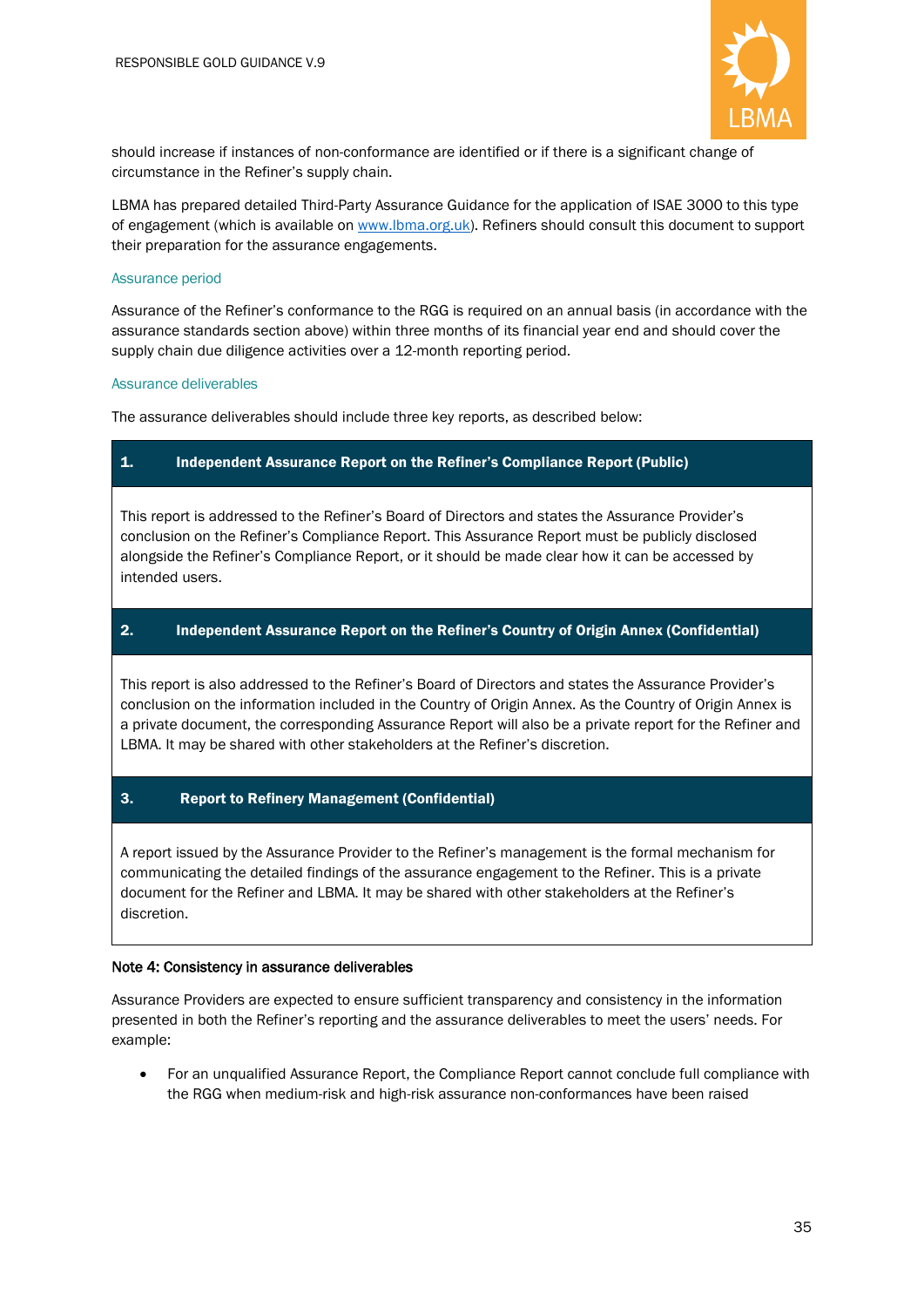

• The Assurance Report should draw attention to the medium-risk and high-risk assurance nonconformances identified (either in the Assurance Report itself or in disclosures in the Refiner's Compliance Report).

Further detail is provided in the Third-Party Assurance Guidance.

#### Submission of assurance deliverables to LBMA

Copies of all three deliverables should be submitted by the Refiner, or the Assurance Provider as designated by the Refiner, to the LBMA Chief Executive via email on an annual basis and within three months of the financial year end. Assurance Providers and/or Refiners may apply for an extension should this not be feasible due to unforeseen circumstances.

#### Multi-site assurance and standards equivalence

Where Refiners source multiple metals that are covered under LBMA's and LPPM's Responsible Sourcing Programmes and are required to conform to the RGG, Responsible Silver Guidance (RSG) and the Responsible Platinum and Palladium Guidance (RPPG), it may be possible to undertake a single multimetal assurance engagement, if the following criteria are met:

- There is one multi-metal refinery processing all metals in scope
- The Refiner's supply chain policies and management systems are consistent for all metals in scope
- The RGG is used as the basis for the multi-metal assurance engagement, i.e., all metals in scope should be assessed for threat finance risk and ESG factors
- Detailed sample testing adequately covers all metals in scope (further guidance is provided in the Third-Party Assurance Guidance)
- Refiners provide sufficient disclosures on each metal in scope in the Compliance Report
- Assurance Providers include sufficient information on each metal in scope in the Assurance Report or provide separate Assurance Reports for each metal in scope.

Refiners may continue to commission separate assurance engagements against the relevant metal Guidance should they choose to.

Where refineries are in different jurisdictions or sites, Refiners must undertake separate assurance engagements for each refinery.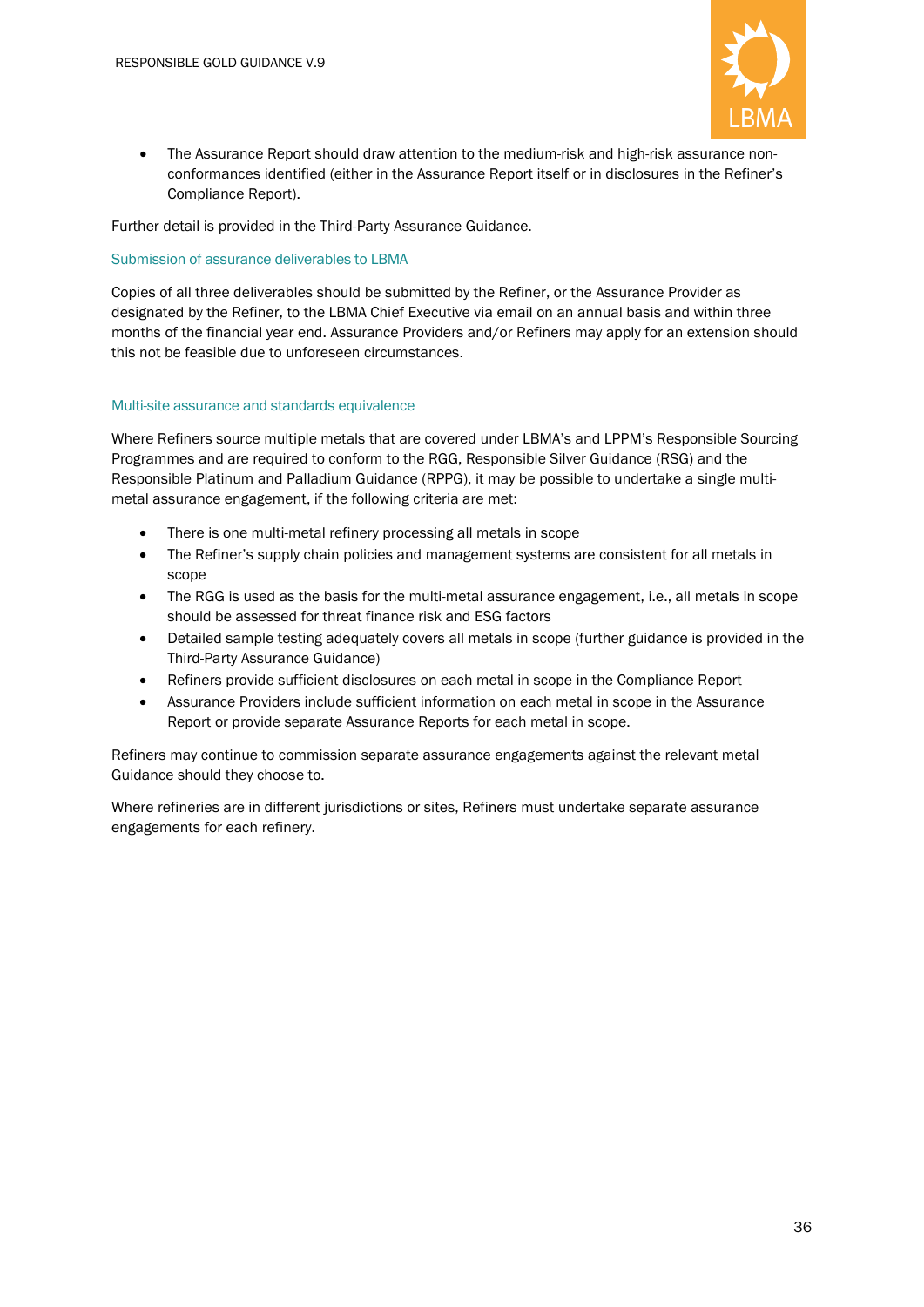

# <span id="page-36-0"></span>Step 5. Report Annually on Supply Chain Due Diligence

The objective of Step 5 is for Refiners to publicly report on their gold supply chain due diligence policies, practices and performance for the reporting year, with appropriate regard for security, proprietary information, data protection regulations and the legal rights of the other supply chain actors. This public disclosure is to raise awareness of and generate confidence in the Refiner's measures to combat threat finance risks and to address adverse ESG factors in the Refiner's primary gold supply chain.

# <span id="page-36-1"></span>5.1 Reporting Requirements

#### Reporting objective

Step 5 reporting is expected to provide sufficient detail of the Refiner's supply chain due diligence policies, management systems and risk assessment processes for users of the reporting to obtain a complete, accurate, timely and balanced view of the Refiner's activities over the reporting period. Critically, the annual reporting must also detail actual performance during the year, including, in particular, the results of the risk assessment and risk mitigation steps in order for users to understand the effectiveness with which the Refiner is meeting the objectives of the RGG. It is expected that annual reporting will be specific to the business circumstances in each particular year and reflect the dynamic due diligence process.

#### Reporting period

Reporting on the Refiner's conformance to the RGG is required on an annual basis, covering the supply chain due diligence activities over a 12-month reporting period.

#### Reporting deliverables

Refiners must provide the following four reporting requirements to meet the needs of different stakeholders for each reporting period:

#### 1. Supply Chain Policy (Public)

Refiner's Supply Chain Policy should be documented and/or updated in line with Step 1 at the beginning of each reporting period. The Policy document must be made publicly available on the Refiner's website.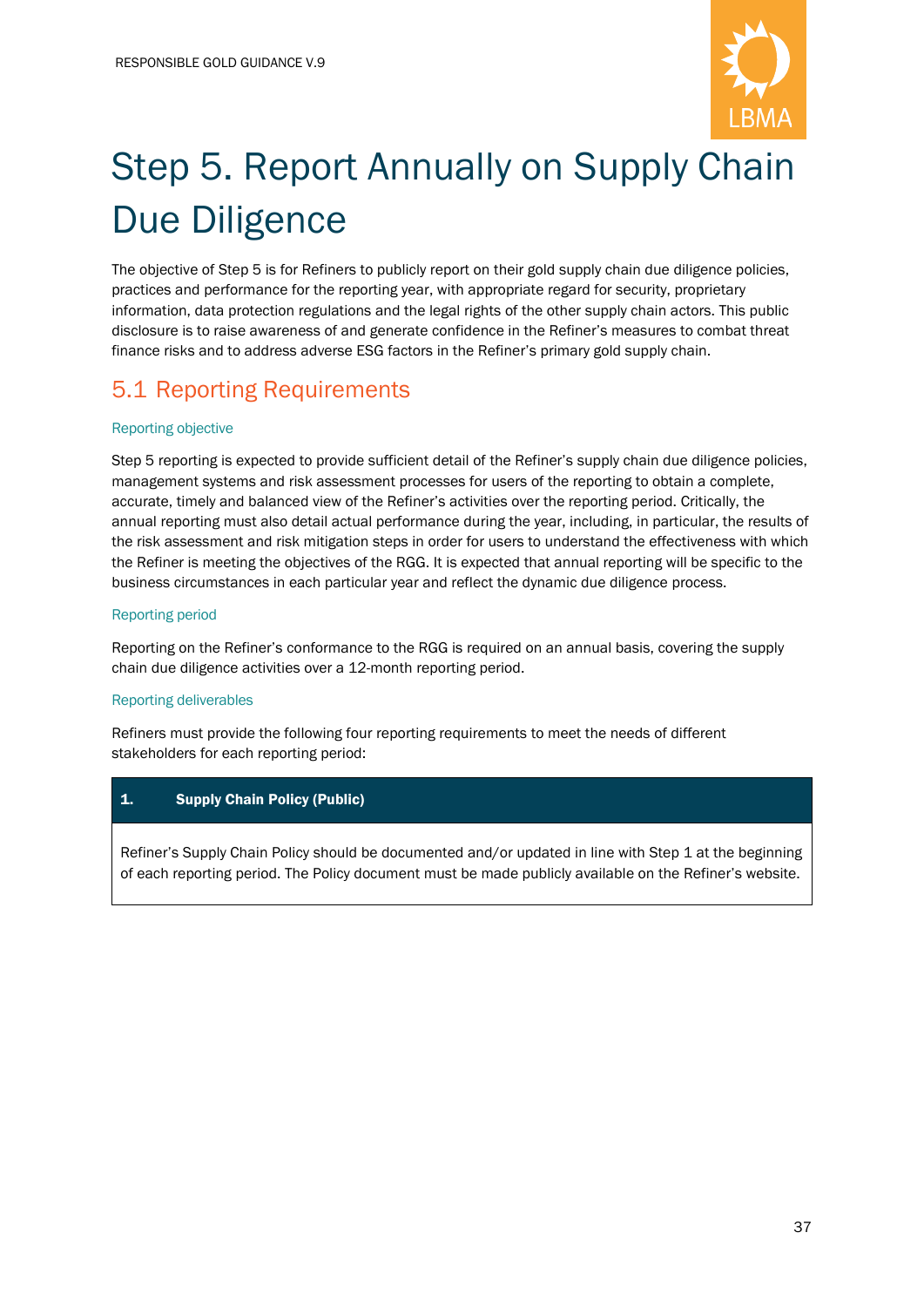

#### 2. Refiner's Compliance Report (Public)

The Compliance Report should, as a minimum, meet the requirements outlined in the Disclosure Guidance Document in the Refiners Toolkit. Minimum information includes (but is not limited to):

- Name of the Refiner and refinery
- Reporting period
- Summary of activities undertaken to conform to the RGG and meet the objectives of the Programme
- Refiner's level of conformance with each of Steps 1 to 5 of the RGG
- Management's overall conclusion on conformance with the RGG and the objectives of the Programme
- The steps taken to map the circumstances of the high-risk operations and supply chains (EDD), methodology, practices and information yielded by on-site visits, and actual or potential risks identified.
- The steps taken to strengthen chain of custody or traceability systems for high-risk supply chains, risk mitigation strategies, monitoring and tracking of performance, and results of followups after six months.
- The number of instances where the Refiner has disengaged with suppliers and/or supply chains without disclosing the identity, except where the Refiner deems this acceptable in accordance with applicable laws.

The Compliance Report must be submitted to LBMA and made publicly available on the Refiner's website.

#### 3. Refiner's Country of Origin Annex (Confidential)

The Country of Origin Annex should, as a minimum, meet the requirements outlined in the Disclosure Guidance document in the Refiners Toolkit. Minimum information includes:

- List of gold sources by country and by type of material sourced
- Total gold sourced by type of material (LSM, ASM, Recycled Gold, Grandfathered Stocks) in the reporting period
- The identity of the Refiner and the local exporter located in high-risk locations should always be disclosed except in cases of disengagement.<sup>[14](#page-37-0)</sup>

The Country of Origin Annex should be submitted to LBMA but is not required to be made publicly available.

#### 4. Corrective Action Plan (Confidential)

Refiners should submit a Corrective Action Plan if a high-risk non-conformance has been identified during the assurance and/or if the Refiner fails to satisfy one or more of the requirements as set out in

<span id="page-37-0"></span><sup>&</sup>lt;sup>14</sup> This requirement is stipulated on page 111, footnote 59 of the OECD Due Diligence Guidance